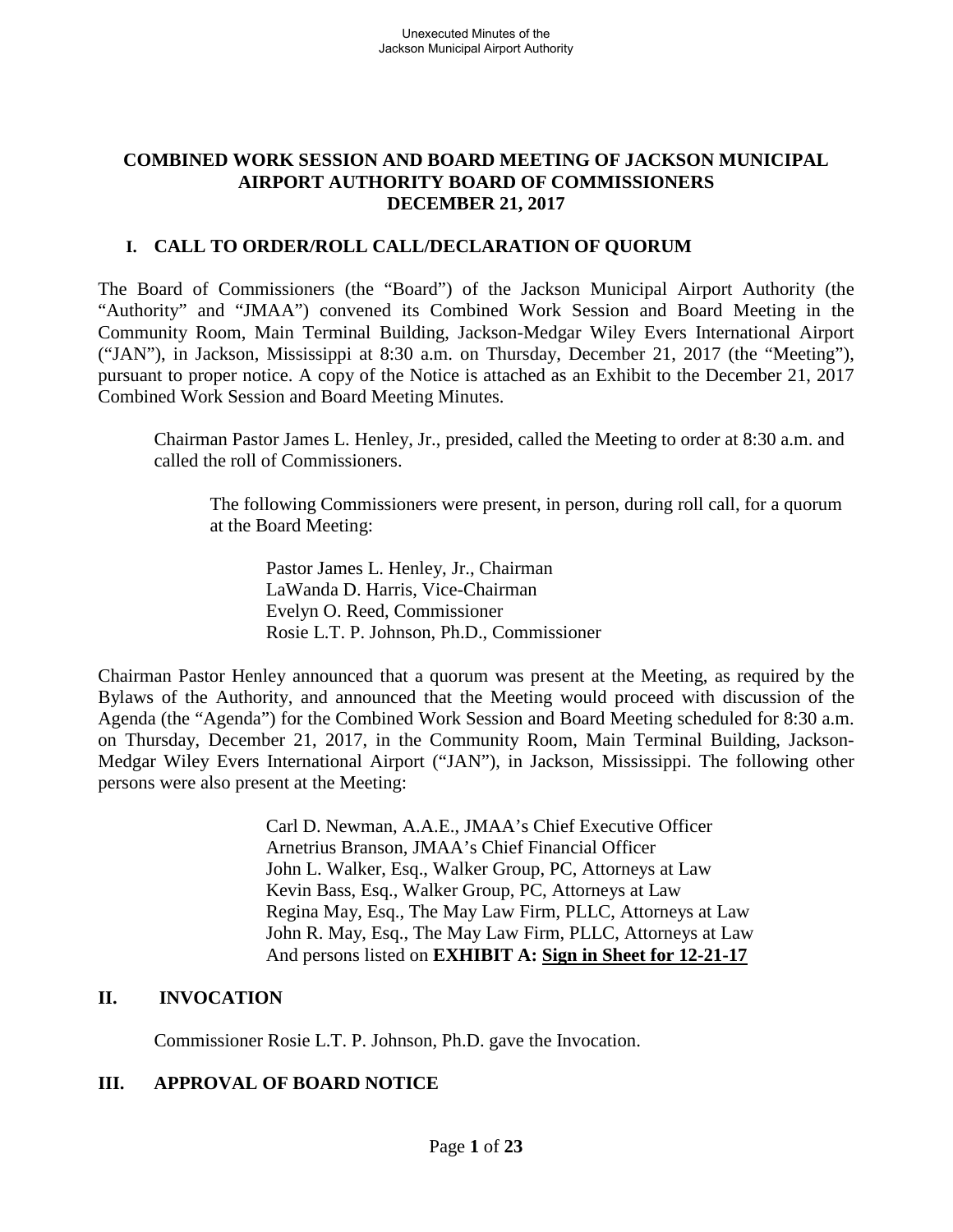A. Notice Regarding the Board's Chairman and Vice-Chairman meeting with JMAA Staff on Monday, December 18, 2017, at 12:00 p.m. (Noon).

#### **RESOLUTION CY-2017-159**

### **APPROVAL OF THE PREVIOUSLY RESOLVED NOTICE OF THE MEETING ON MONDAY, DECEMBER 18, 2017 AT 12:00 P.M. (NOON) OF THE BOARD'S CHAIRMAN AND VICE-CHAIRMAN WITH JMAA STAFF**

After discussion and review, and upon the motion made by Commissioner Dr. Johnson, seconded by Commissioner Reed, and approved by unanimous vote (4-0-0), the following resolution was made and entered.

**RESOLVED**, that the Board hereby approves the previously resolved Notice of the Monday, December 18, 2017, 12:00 P.M. (Noon) meeting of the Board's Chairman and Vice-Chairman with JMAA Staff.

Yeas: Harris, Henley, Johnson, Reed Nays: None Abstentions: None

December 21, 2017

#### **IV. APPROVAL AND EXECUTION OF MINUTES**

A. Combined Work Session and Regular Meeting of the Board of Commissioners, November 27, 2017

#### **RESOLUTION CY-2017-160**

### **APPROVAL OF THE NOVEMBER 27, 2017 COMBINED WORK SESSION AND REGULAR BOARD MEETING MINUTES**

After discussion and review and upon the motion made Commissioner Reed, seconded by Commissioner Dr. Johnson, the Minutes of the Combined Work Session and Regular Board Meeting, November 27, 2017, were approved by unanimous vote of the Commissioners present and the following resolution was made and entered.

**RESOLVED**, that the Board hereby approves the Minutes of the Combined Work Session and Regular Board Meeting, November 27, 2017, as presented, and directs that said Minutes be filed in the appropriate Minute Book and Records of the Authority.

Yeas: Harris, Henley, Johnson, Reed Nays: None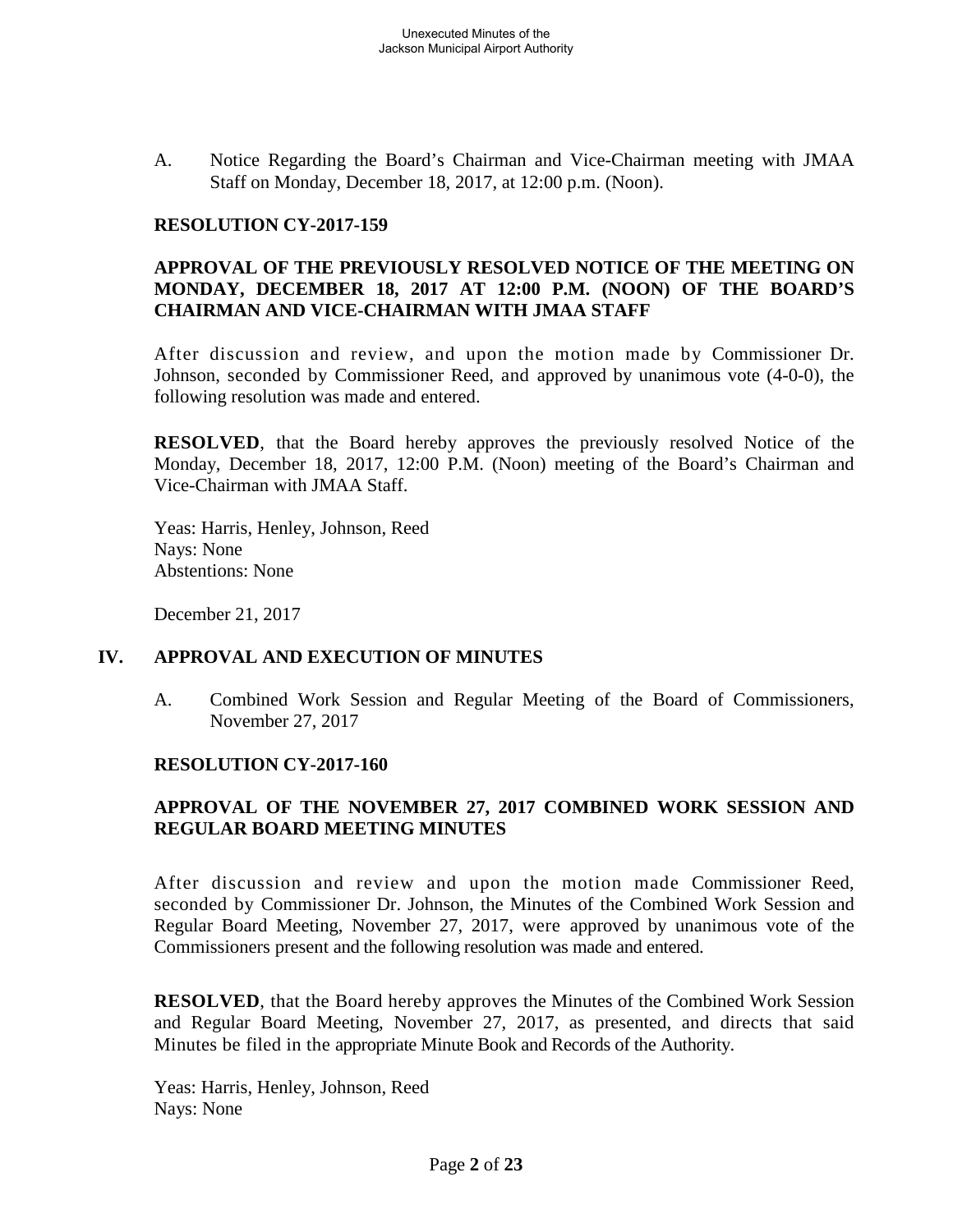Unexecuted Minutes of the Jackson Municipal Airport Authority

Abstentions: None

December 21, 2017

# **V. PUBLIC COMMENTS**

None.

#### **VI. REPORTS**

#### **A. Report from the Chairman**

For the Chairman's Report, Chairman Pastor Henley wished the Staff and all in attendance "Merry Christmas." He is excited about the progress being made at JMAA and looking forward to a great 2018. Then, he thanked the Commissioners for their hard work on behalf of JMAA.

Next, he recognized Mr. Carl D. Newman, CEO, to present his reports.

### **B. Chief Executive Officer**

Mr. Newman wished everyone a "Merry Christmas" and "Happy Holidays" and stated he is looking forward to a great 2018 as well.

#### **1.** *MS-Based Businesses During November 2017*

Mr. Newman recognized Mr. Jack Thomas, Director of DBE and Community Development, to discuss the statistics as to payments by JMAA to minority businesses and City of Jackson, MS-based businesses during November 2017.

Mr. Thomas informed the Board about the following payment statistics of JMAA during November 2017, as to minority businesses and City of Jackson, MS-based businesses.

- Percentage of Direct and Indirect Payments to MWBE or DBE Firms: 20.8% of the total amount of eligible payments;
- Percentage of Payments to City of Jackson, MS-based firms: 18.2%.

### **2. Emergency Response Operations at the Jackson-Medgar Wiley Evers International Airport ("JAN")**

Regarding explaining JMAA's procedures for responding to a potential power outage like the one that recently occurred at the Atlanta, GA International Airport, Mr. Newman recognized Mr. Kelly Elliot, Assistant General Manager of Airport Operations.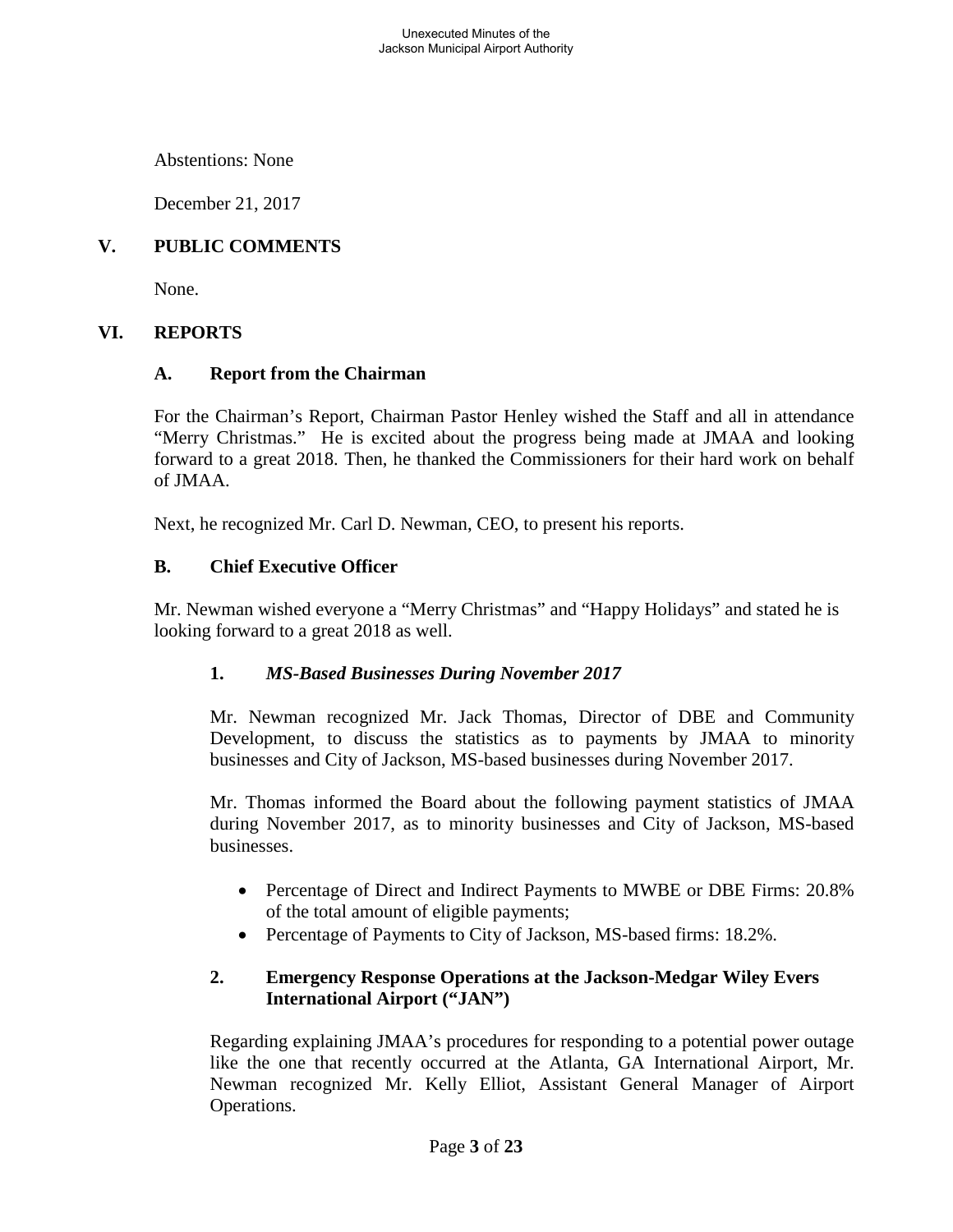Mr. Elliot informed the Board that at JAN, there are two (2) primary sources of electricity that come from Entergy and a total of nine (9) generators. He stated that if one of the "feeds" or sources of power stops working then one of the backup generators will turn on automatically and become JAN's power source. He also stated that if both sources stop operating, then an additional generator would automatically turn on as well. He also informed the Board that in the event the power sources are down for a considerable amount of time, each generator could power the entire airport for seventy-two (72) hours. He added that Staff could manually switch between power sources if that becomes necessary.

In response to Commissioner Dr. Johnson's question, Mr. Elliot confirmed that unless the generators backing up the backup generators fail, the airport can and will sustain itself in the event of a power source failure.

Mr. Elliot also explained that any failure at the Jackson Airports would not take as much time to address as in Atlanta because the extensive infrastructure in Atlanta causes issues that are not present here.

In response to Commissioner Reed's question about any power outage incidents at the Jackson airports, Mr. Elliot asked Garry Montgomery, Maintenance Manager, to answer said question. He informed the Board that late at night about four (4) months ago the south feed failed for approximately two (2) hours. In response, the generator automatically began to run and power JAN.

# **3 Airport Project Manager Summary, Period Ending November 30, 2017...….………..……………………………………..Page 1[1](#page-3-0)**

Mr. Newman directed the Board's attention to the Airport Project Manager Summary ("APMS"), found on pages 1-17 in the Packet and distributed to the Board before the December 21, 2017 Combined Work Session and Board Meeting. The Board reviewed the Report, and the following was discussed.

In response to Commissioner Dr. Johnson's inquiry as to the completion of the Roadway Signage Project, at page 6 of the Packet, Mr. Darion Warren, Director of Capital Programming, informed the Board that the project is complete. However, additional signage, which was not included in the original agreement, is being considered is the reason the project is not closed, according to Mr. Warren. He added that there are two (2) defective signs within the warranty period that need to be replaced.

<span id="page-3-0"></span><sup>&</sup>lt;sup>1</sup> The page numbers herein are the page numbers contained in the Meeting Packet which is attached as an Exhibit to the December 21, 2017 Combined Work Session and Board Meeting Minutes.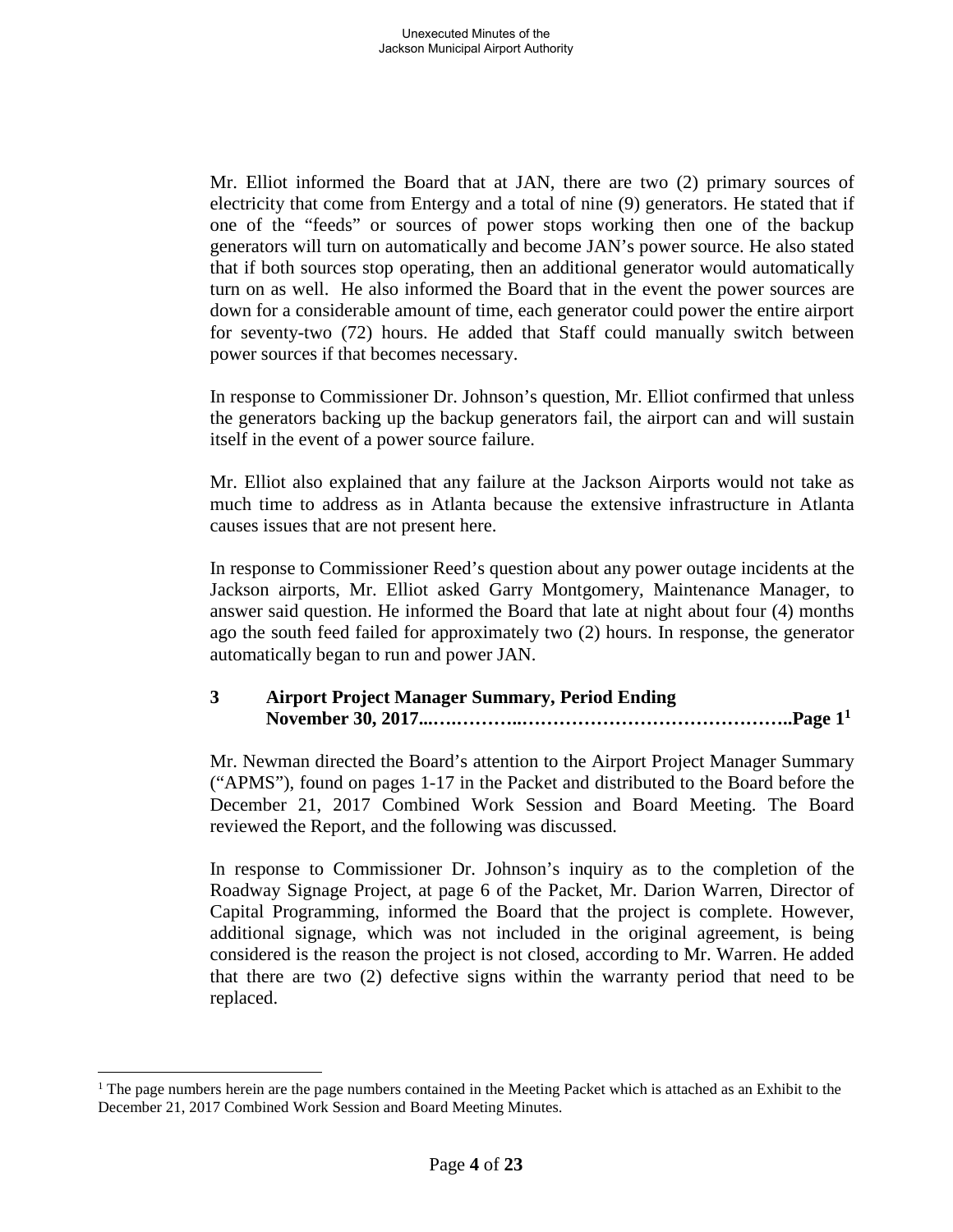In response to Commissioner Dr. Johnson's next inquiry as to the completion of the Atlantic Aviation Project, at page 9 of the Packet, Mr. Warren informed the Board that JMAA is holding retainage as there are several issues that the contractor needs to address before the project is closed out. He stated that said issues should be addressed during the beginning of 2018, after which the project will be complete.

In response to Commissioner Dr. Johnson's additional inquiry as to the status of the Roof Fall Protection Project, at page 11 of the Packet, Mr. Warren informed the Board that the pre-construction meeting was held, and the contractor is proceeding to order the needed materials. Also, JMAA Staff expects to issue the notice to proceed at the beginning of 2018, after which construction will begin.

# **4. Airport Activity Statistics Report, Period Ending November 30, 2017……………………………………..……..……...Page 18**

Mr. Newman directed the Board's attention to the Airport Activity Statistics Report, distributed before the Combined Work Session and Board Meeting, found at pages 18-30 in the December 21, 2017 Combined Work Session and Regular Meeting Packet. The Board reviewed the Report and had no questions.

### **C. Attorney**

- 1. Next, Attorney Walker announced that there are three (3) matters that he recommends the Board take up during an Executive Session. Therefore, he recommended the Board enter Closed Session to consider said matters at an appropriate time.
- 2. Mr. Walker then referenced the previous discussion held as to amending the Bylaws regarding notices and any other matters. He asked the Board if any dates, etc. had been set concerning Bylaw amendments. The Board agreed to consider any requested Bylaw amendments during the February 2018 Work Session Meeting.

Mr. Walker then wished the Commissioners, JMAA Staff and members of the public a joyful, blessed and safe Christmas and New Year.

# **VII. ACTION ITEMS**

### **A. Financial Matters**

*1.* **Financial Reports for November 2017:** *(a) Balance Sheet: Accept……………………………………………….Page 31 (b) Income Statement: Accept……………………….……...……...……Page 33* **(c)** *Claims Docket for October 2017: Approve…………………….……Page 36*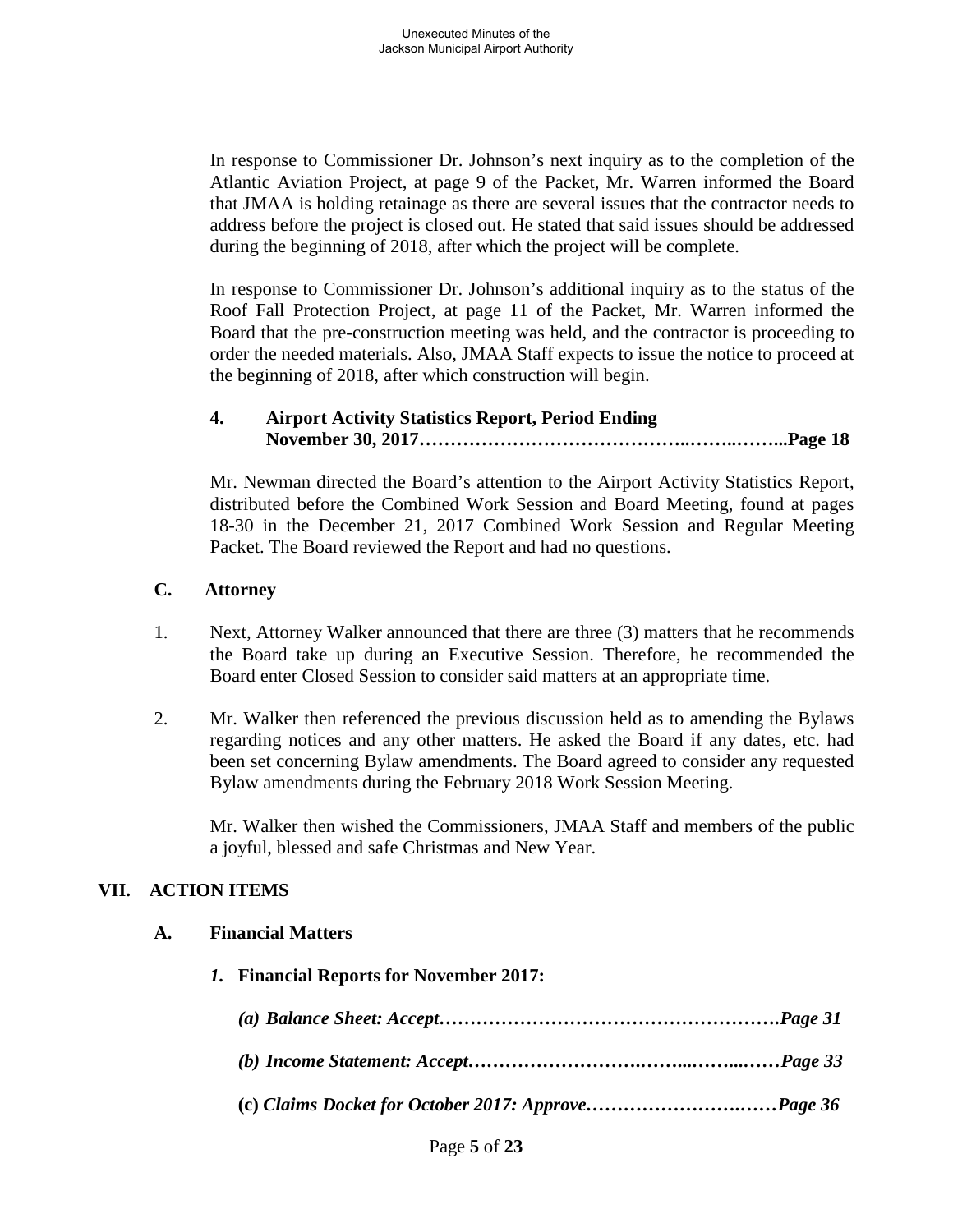Mr. Newman directed the Board's attention to the Balance Sheet, Income Statement, and Claims Docket for November 2017, which was included in the Packet, and he discussed them with the Board. Mr. Newman stated that the Board would be asked to adopt resolutions accepting the Balance Sheet and Income Statement for November 2017 and approving payment of the Claims Docket for November 2017.

Afterward, Mr. Newman recognized Ms. Arnetrius Branson, Chief Financial Officer, and asked her to address the Board.

Ms. Branson gave highlights of the major components of each financial statement for November 2017 as follows:

Regarding the Balance Sheet, Ms. Branson informed the Board that total assets increased by \$2,300,000.00 or 1% during November 2017, as compared to November 2016. This increase was primarily due to the net effect of an increase in work-inprogress, \$8,500,000.00, a reduction in property, plant, and equipment \$4,700,000.00 and a reduction in total cash, \$1,400,000.00. For November 2017, unrestricted cash was \$13,100,000.00. Total cash for November 2017 was \$47,000,000.00, which is a \$2,000,000.00 or 4% decrease in total cash, as compared to November 2016.

Total liabilities decreased by \$479,000.00, which is equal to 1%, as compared to November 2016, primarily due to a \$1,250,000.00 decrease in total long-term debt netted against a \$771,000.00 increase in current liabilities. The increase in current liabilities was primarily due to major construction expenses such as the following:

- Faith Group / Access Control Project \$14,000.00
- IMS Engineers / West Runway / Taxiway \$32,000.00
- Infax / Queue Monitoring Solution \$55,000.00
- E. Malone / Atlantic Aviation Roof \$9,000.00
- Neel Schaffer / HKS Runway 11/29 Rehab \$34,000.00
- Superior / West Runway \$334,000.00

Passenger enplanements for November 2017 were 5% below budget as compared to November 2016. Commercial landings were 1% above budget and cargo landings were 13% above budget as compared to November 2016.

Regarding the Income Statement, operating income for November 2017 was \$1,400,000.00 or \$33,000.00 below budget which equates to 2%. The following items contributed to the variance:

1. Parking: \$51,000.00 or 10% below budget (5% reduction in enplanements). For October and November combined, total parking revenue is on target with budget projections.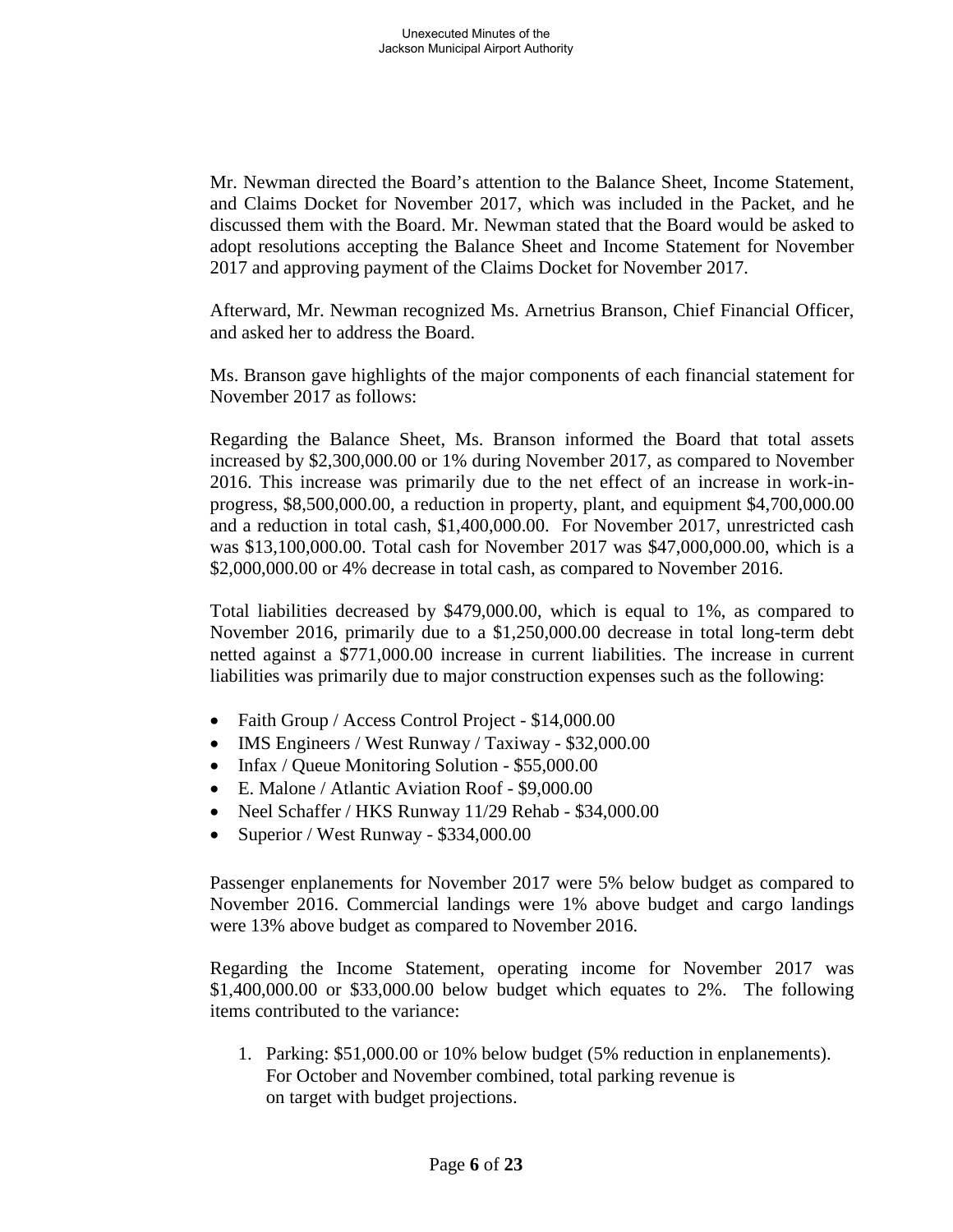JMAA's total operating expenses for November 2017 were \$1,200,000.00, which equates to approximately 7% or \$91,000.00 below budget.

- 1. Access Control was \$11,000.00 above budget.
- 2. Salaries and payroll related benefits were below budget due to employment vacancies.
- 3. Overtime was above budget by \$6,000.00 and was primarily due to nonbudgeted payroll at HKS.
- 4. Legal Fees were \$28,000.00 above budget

Net Operating Income for November 2017 was \$149,000.00, which was \$58,000.00 or 63% above budget.

Capital and other income were \$832,000.00, which equates to \$1,300,000.00 or 61% below budget. This reduction was primarily due to federal and state grant revenue reductions caused by the work stoppage on the west runway.

For November 2017, net income was \$134,000.00, which equals to \$1,300,000.00 or 90% below budget.

In response to Commissioner Reed's inquiry regarding payment to the Jackson Public School District, Ms. Branson explained that the payment was for an advertisement and was presented during the November 2017 Combined Work Session and Board Meeting as an early issue.

Vice-Chairman Harris then thanked JMAA for its advertisement in connection with the Eliza Pillars Registered Nurses of Mississippi organization event. She thanked all who attended the event.

Then, in response to Commissioner Dr. Johnson's inquiry as to Claim No. 094298, at page 38 of the Packet, Ms. Branson stated that the claim is for the procurement of a police vehicle that was approved in the 2018 capital budget.

In response to Commissioner Dr. Johnson's next inquiry, Mr. Newman informed the Board that the purchase was for an additional vehicle as opposed to a replacement vehicle.

Next, in response to Vice-Chairman Harris' question as to Claim No. 094322, at page 38 of the Packet, Ms. Branson informed the Board that this payment was for McAfee3's services related to the Terminal Upgrade Project and the Atlantic Roof Replacement.

In response to Commissioner Reed's next question as to Claim No. 094267, at page 37 of the Packet, Ms. Branson informed the Board that this payment was for carpet in the baggage claim area.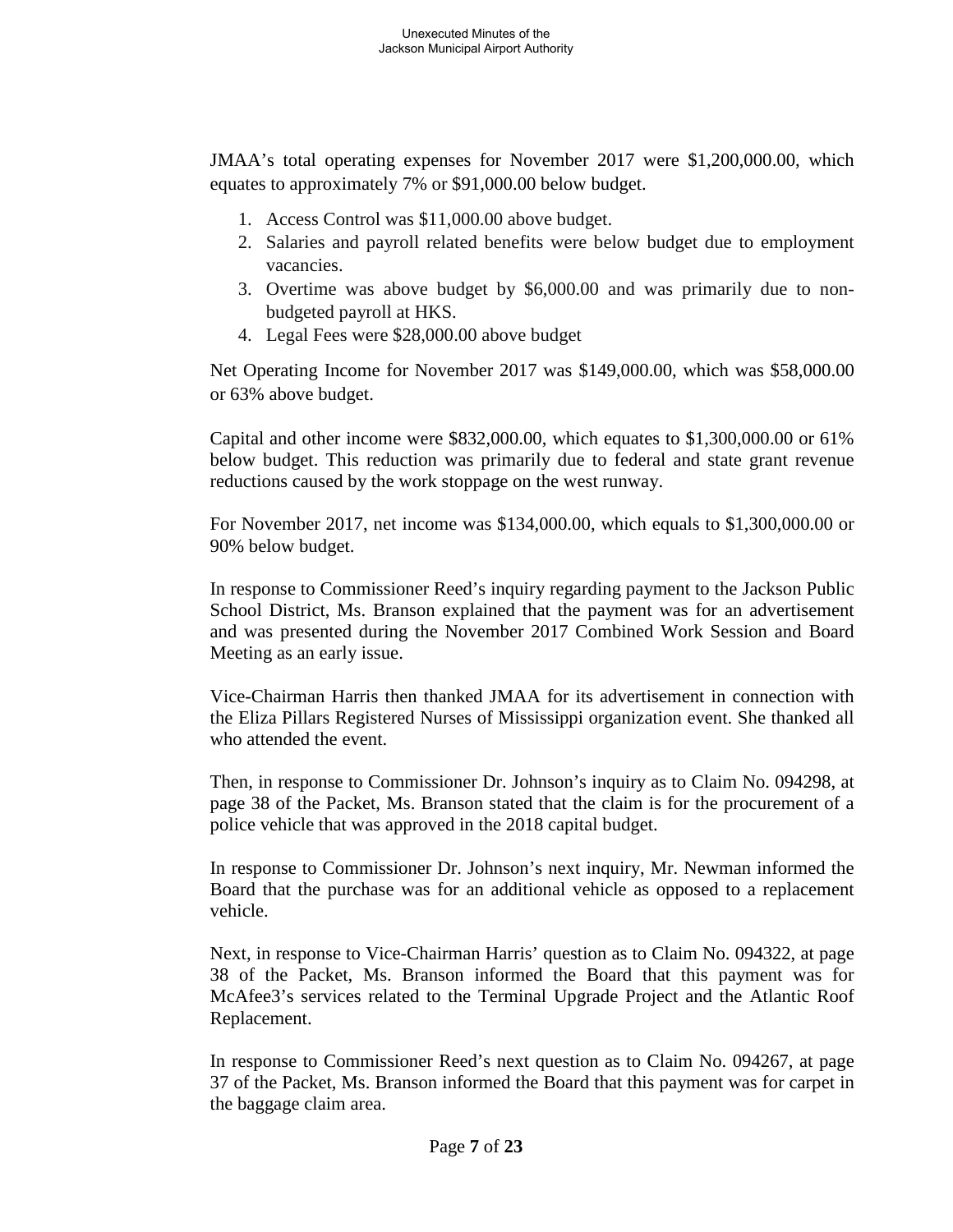Lastly, Chairman Pastor Henley referenced Claim No. 94357 at page 40 of the Packet and asked if there are continuing problems concerning the escalators as there have been numerous payments to Schindler. In response, Ms. Branson informed the Board that the payments often occur because Schindler performs ongoing maintenance services.

#### **RESOLUTION CY-2017-161**

#### **RESOLUTION ACCEPTING/APPROVING THE NOVEMBER 2017 FINANCIAL REPORTS: BALANCE SHEET AND INCOME STATEMENT AND THE CLAIMS DOCKET**

Upon motion by Commissioner Dr. Johnson, seconded by Vice-Chairman Harris, the following **RESOLUTION** was made and approved by unanimous vote (4-0-0).

**WHEREAS,** the Board of Commissioners (the "Board") of the Jackson Municipal Airport Authority (the "Authority") reviewed and considered the Authority's Balance Sheet and Income Statement ("the Financial Reports") and the Authority's Claims Docket ("Claims") for the month and period ending November 30, 2017, which were included in the Packet, at pages 31-41 and distributed to the Board prior to the December 21, 2017 Combined Work Session and Board Meeting.

**IT IS, THEREFORE, RESOLVED** that the Board hereby accepts and approves the November 2017 Financial Reports: Balance Sheet and Income Statement for November 2017.

**IT IS, THEREFORE, FURTHER RESOLVED** that the Board hereby authorizes payment of the Claims for \$1,235,991.00.

Yeas: Harris, Henley, Johnson, Reed Nays: None Abstentions: None

December 21, 2017

### *2. Fixed Asset Audit, JMAA: Authority to Dispose Property…………...Page 42*

Ms. Arnetrius Branson, Chief Financial Officer, explained the memorandum for the Project Title: Personal Property: Disposal of Surplus Property and Write Off of Unlocated Property, the action requests listed therein, the Surplus Property List (Exhibit A) and the Personal Property List (Exhibit B), all of which appear on pages 42-56 in the Packet. Ms. Branson further presented from the JMAA PowerPoint Presentation at pages 12-13. The JMAA PowerPoint Presentation is attached as an exhibit to the December 21, 2017 Combined Work Session and Board Meeting Minutes.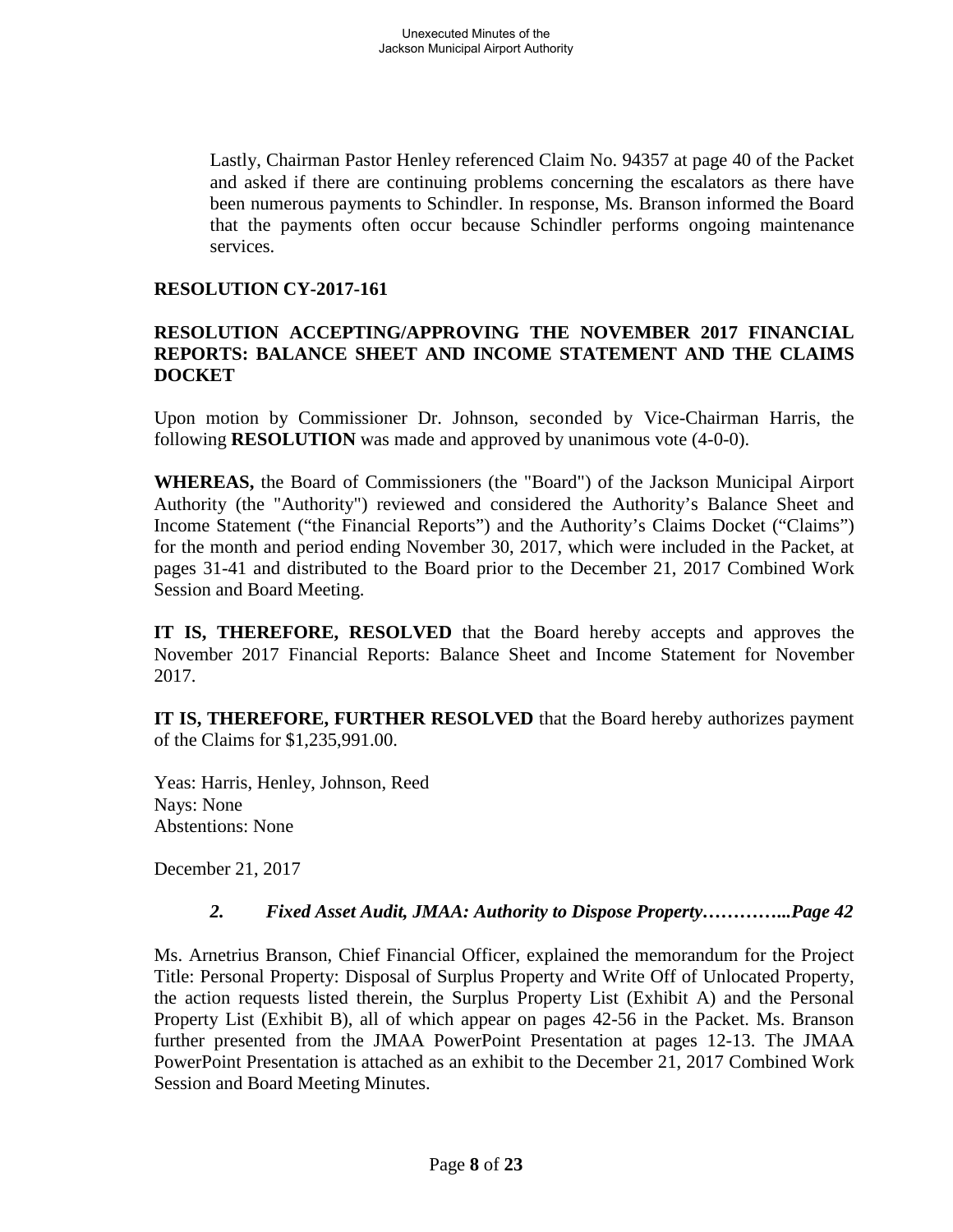Regarding the unlocated personal property, Ms. Branson stated that 96% of it could not be located. Further, she stated that the last personal property audit was in 2006. Finally, Ms. Branson announced that in the future JMAA would do annual property audits.

# **RESOLUTION CY-2017-162**

**RESOLUTION DECLARING VARIOUS PIECES OF PERSONAL PROPERTY OWNED BY JACKSON MUNICIPAL AIRPORT AUTHORITY ("JMAA") TO BE SURPLUS PROPERTY, AUTHORIZING JMAA'S STAFF TO SELL AND DISPOSE OF THOSE PIECES OF PERSONAL PROPERTY IN ACCORDANCE WITH SECTION 61-3-19 (2) (b) (c) or (d) MISSISSIPPI CODE OF 1972, AS AMENDED AND AUTHORIZING STAFF TO WRITE-OFF FROM JMAA'S INTERNAL ASSET LEDGER UNLOCATED PERSONAL PROPERTY**

Upon motion by Commissioner Reed, seconded by Vice-Chairman Harris, the following **RESOLUTION** was made and unanimously approved  $(4-0-0)$ .

**WHEREAS**, JMAA's Staff requested the Board of Commissioners to declare as surplus property the personal property identified on JMAA's "Surplus Personal Property List as of October 31, 2017" which is attached as Exhibit A to the Board Memorandum attached to this Resolution ("Exhibit A"); and

**WHEREAS**, if the Board of Commissioners declares as surplus property certain pieces of Personal Property owned by JMAA, which are identified in Exhibit A, JMAA's Staff is requesting to dispose of said pieces of personal property; and

**WHEREAS**, as to the pieces of Personal Property owned by JMAA, identified on Exhibit A, JMAA Staff provided to the Board of Commissioners the information required by Section 1.2 of the POLICIES AND PROCEDURES OF JACKSON MUNICIPAL AIRPORT AUTHORITY REGARDING THE SALE OF SURPLUS PROPERTY in Board Memorandum No. Finance 2018-04, dated December 21, 2017, which is located at pages 42 to 44 of the Meeting Packet for December 21, 2017; and

**WHEREAS**, the Board finds the following as to each piece of Personal Property identified on Exhibit A:

- 1. The pieces of Personal Property are surplus property;
- 2. The Personal Property is no longer needed for JMAA's purposes and is not to be used in JMAA's operation;
- 3. There is no state agency, board, commission or any governing authority within the state that has expressed a need or use for the Personal Property and the federal government has not expressed a need or use for the Personal Property; and
- 4. The use of the Personal Property for the purpose for which it is to be sold, leased or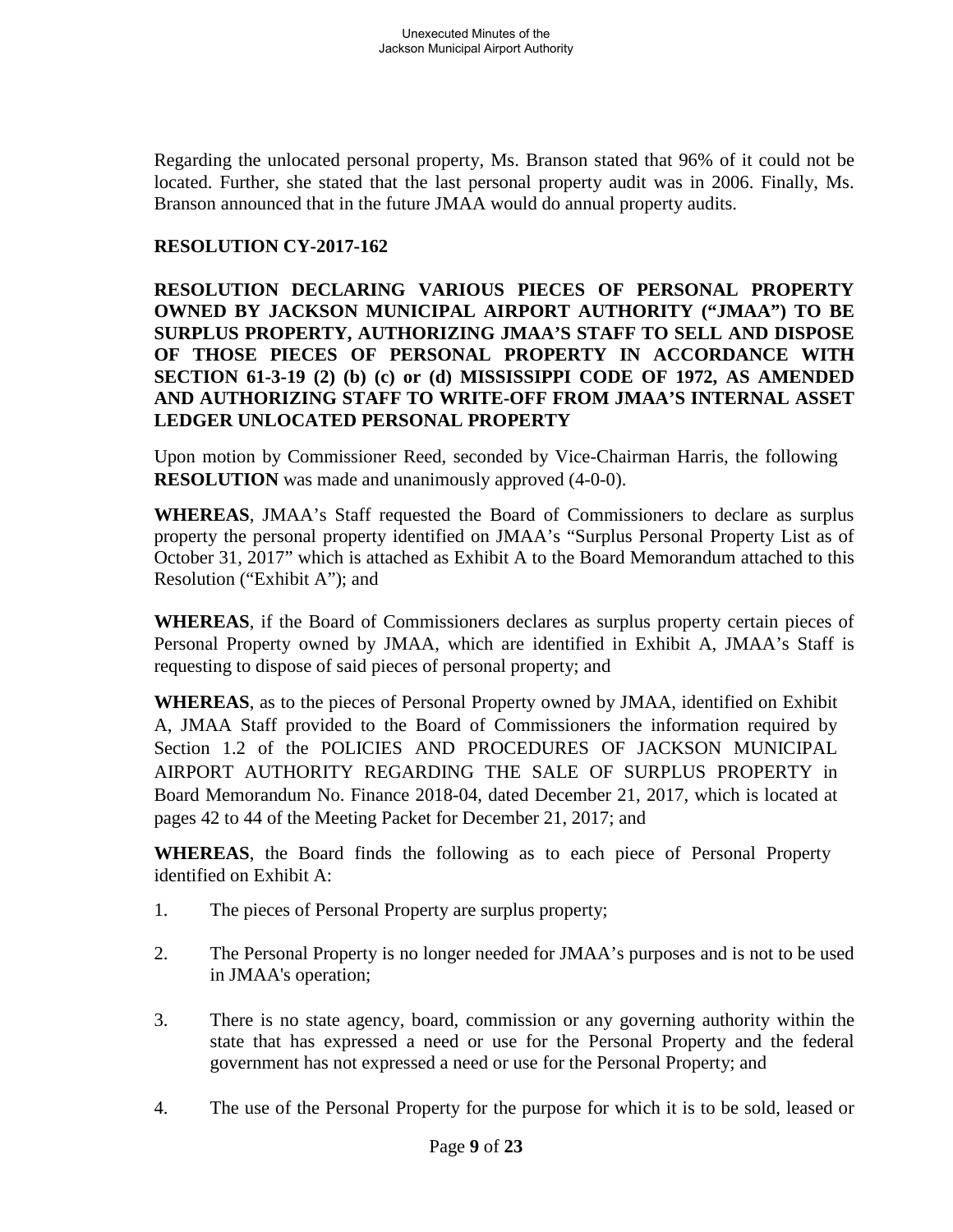otherwise disposed of will promote and foster the development and improvement of JMAA.

**WHEREAS**, JMAA Staff requested to sell and dispose of the pieces of Personal Property identified on Exhibit A by accepting bids for the sale of the pieces of Personal Property therein identified, in accordance with Section 61-3-19 (2) (b), Mississippi Code of 1972, as amended, and the Board authorizes JMAA Staff to sell and dispose of the pieces of JMAA's Personal Property identified on Exhibit A in said manner; and

**WHEREAS**, JMAA Staff requested that, if it is not able to sell and dispose of the pieces of Personal Property identified on Exhibit A by accepting bids for the sale of the pieces of Personal Property identified on Exhibit A, in accordance with Section 61-3-19 (2) (b), Mississippi Code of 1972, as amended, it requested the Board to authorize it to sell and dispose of the pieces of Personal Property identified on Exhibit A by either: (i) public sale to the highest bidder, in accordance with Section 61-3-19 (2) (c), Mississippi Code of 1972, as amended, or (ii) by use of an internet auction website, available to the public, in accordance with Section 61-3-19 (2) (d), Mississippi Code of 1972, as amended, and the Board authorizes JMAA Staff to sell and dispose of the pieces of JMAA's Personal Property identified on Exhibit A in either of said manners, if it is not able to sell and dispose of the pieces of Personal Property identified on Exhibit A by accepting bids for the sale of the pieces of Personal Property identified on Exhibit A, in accordance with Section 61-3-19 (2) (b), Mississippi Code of 1972, as amended;

**WHEREAS**, JMAA Staff shall act in accordance with POLICIES AND PROCEDURES OF JACKSON MUNICIPAL AIRPORT AUTHORITY REGARDING THE SALE OF PERSONAL PROPERTY during the course of selling and disposing of the pieces of JMAA's Personal Property, identified on Exhibit A attached, and all money received from the sale of the pieces of JMAA's Personal Property, identified on Exhibit A, shall be deposited into the account of JMAA for use by JMAA; and

**WHEREAS**, JMAA Staff during its 2017 property search efforts could not locate the personal property identified on Exhibit B attached to the Memorandum attached to this Resolution and Staff requests authority to write off said personal property from JMAA's internal asset subsidiary ledger.

**IT IS, THEREFORE, RESOLVED** that the Board of Commissioners declares as surplus property the pieces of JMAA's Personal Property, identified on Exhibit A; and

**IT IS, THEREFORE, FURTHER RESOLVED** that the Board of Commissioners authorizes JMAA Staff to sell and dispose of the pieces of JMAA's Personal Property, identified on Exhibit A attached, by accepting bids for the sale of the pieces of Personal Property identified on Exhibit A, in accordance with Section 61-3-19 (2) (b), Mississippi Code of 1972, as amended; and

**IT IS, THEREFORE, FURTHER RESOLVED** that if JMAA Staff is not able to sell and dispose of the pieces of Personal Property identified on Exhibit A by accepting bids for the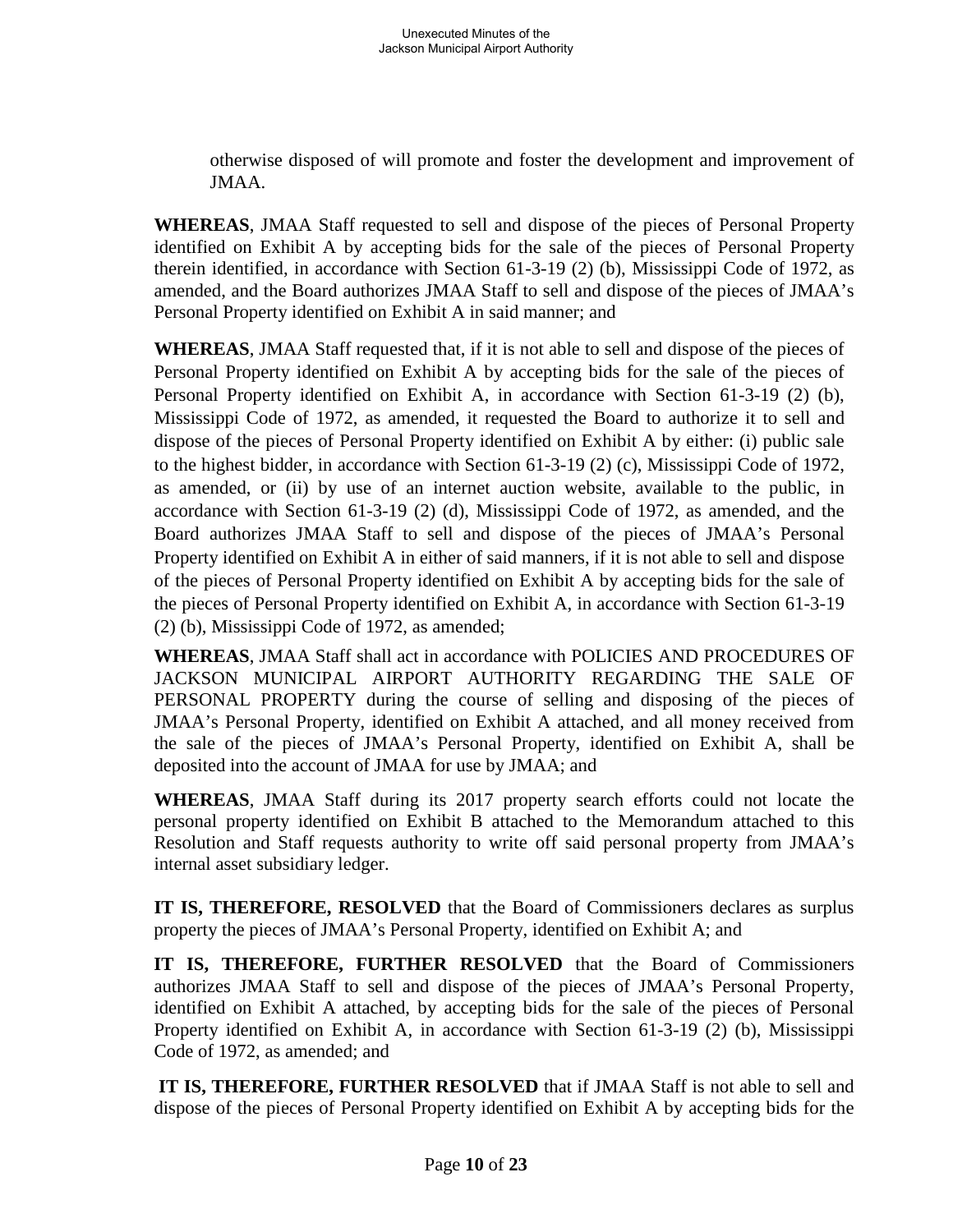sale of the pieces of Personal Property identified on Exhibit A, in accordance with Section 61-3-19 (2) (b), Mississippi Code of 1972, as amended, the Staff is authorized to sell and dispose of the pieces of Personal Property identified on Exhibit A by either: (i) public sale to the highest bidder, in accordance with Section 61-3-19 (2) (c), Mississippi Code of 1972, as amended, or (ii) by use of an internet auction website, available to the public, in accordance with Section 61-3-19 (2) (d), Mississippi Code of 1972, as amended, and the Board authorizes JMAA Staff to sell and dispose of the pieces of JMAA's Personal Property identified on Exhibit A attached, in either of said manners, if it is not able to sell and dispose of the pieces of Personal Property identified on Exhibit A, by accepting bids for the sale of the pieces of Personal Property identified on Exhibit A, in accordance with Section 61-3-19 (2) (b), Mississippi Code of 1972, as amended; and

**IT IS, THEREFORE, FURTHER RESOLVED** that JMAA Staff shall act in accordance with POLICIES AND PROCEDURES OF JACKSON MUNICIPAL AIRPORT AUTHORITY REGARDING THE SALE OF PERSONAL PROPERTY during the course of selling and disposing of the pieces of JMAA's Personal Property, identified on Exhibit A, and all money received from the sale of the pieces of JMAA's Personal Property, identified on Exhibit A, shall be deposited into the account of JMAA for use by JMAA; and

**IT IS, THEREFORE, FURTHER RESOLVED** that JMAA Staff is authorized to write off from JMAA's internal asset subsidiary ledger the personal property identified on Exhibit B, which Staff could not locate during its 2017 property search efforts.

Yeas: Harris, Henley, Johnson, Reed Nays: None Abstentions: None

December 21, 2017

### **B. Construction Projects**

### *3.* **East and West Concourse Terminal Upgrades, JAN: Authority to Reject Bids and Re-Advertise…………………………………..……………***Page 57*

Mr. Darion Warren, Director of Capital Programming, explained the Board Memorandum for Project Title: JAN Terminal Upgrades, and the action requests listed therein, which appear on pages 57-59 in the Packet. Mr. Warren further presented from the JMAA PowerPoint Presentation at pages 16-19. The JMAA PowerPoint Presentation is attached as an exhibit to the December 21, 2017 Combined Work Session and Board Meeting Minutes.

In response to Commissioner Reed's inquiry, Mr. Warren informed the Board that the primary reason for the difference between the budget amount and the proposal amounts submitted was the Hearing Loops portion of the project. As such, the Hearing Loops portion will not be included in this project but addressed separately.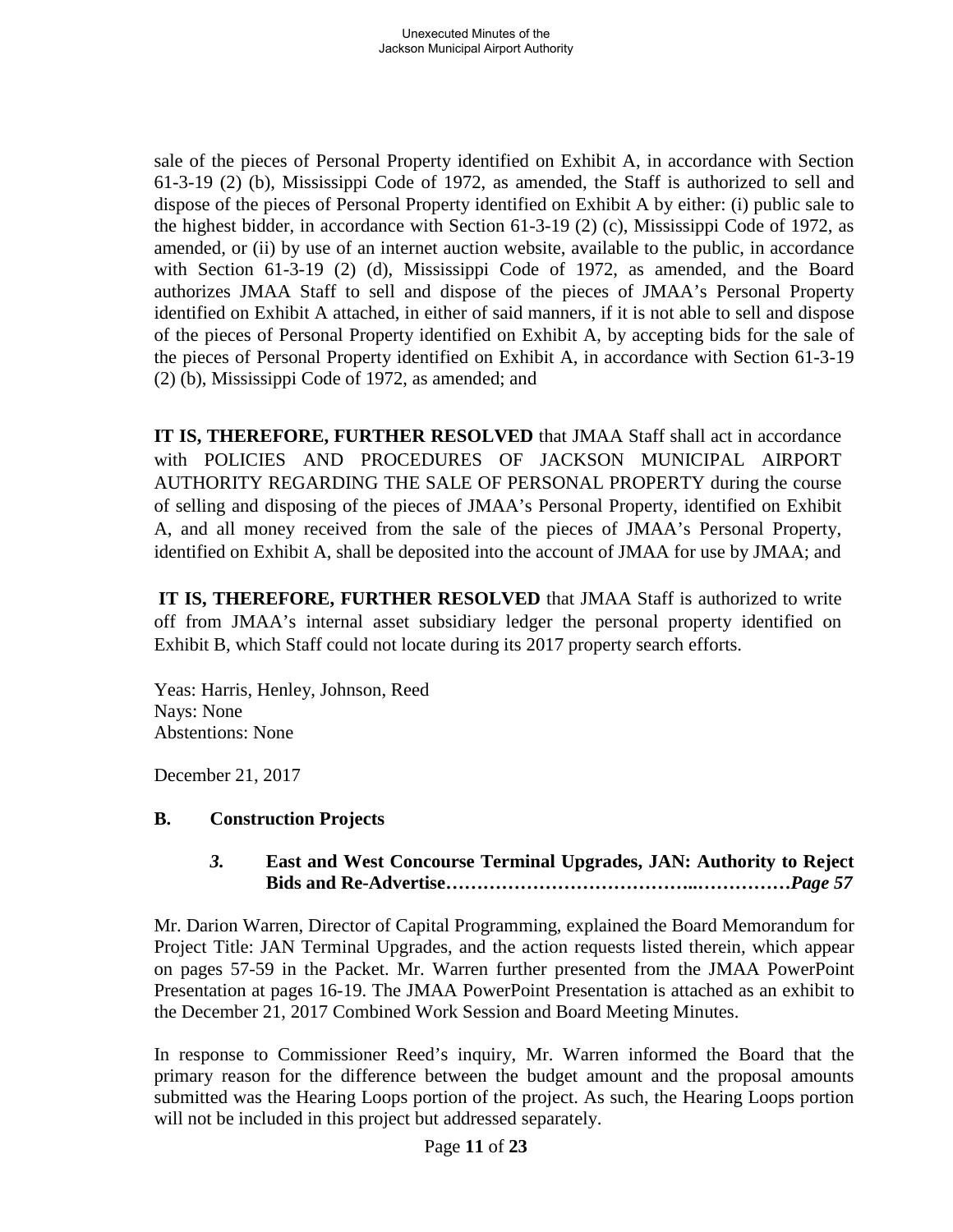Commissioner Reed expressed to the Board her support for the Hearing Loops Project and stated that installation of the Hearing Loops would occur shortly hopefully.

In response to Commissioner Dr. Johnson's inquiry concerning the amount of savings to JMAA if by in-house Staff completes the Hearing Loops portion of the project, Mr. Warren informed the Board that he could provide the exact figure at a later date, and explained that the extensive labor associated with Hearing Loops installation is where JMAA will incur savings.

Chairman Pastor Henley then clarified and explained to the Commissioners that the PA system at JAN needs to be replaced and installation of the Hearing Loops System should be included in the system replacement. He added that once Staff received the proposals and realized that installation of the Hearing Loops System was a significant portion of the costs, it was decided to only complete the carpet installation portion of the project at this time and address the Hearing Loops portion along with the PA system replacement at a later date.

Mr. Warren agreed with Chairman Pastor Henley's summary and affirmed that this project is only for the carpet installation and removes any costs previously included for the Hearing Loops Installation. Therefore, there are no specific savings to identify at this time, but simply that it would be better to complete the Hearing Loops Installation along with the PA System replacement.

In response to Commissioner Dr. Johnson's additional inquiry, Mr. Bryan Helaire, IT Director, informed the Board that currently, Staff is in the process of starting the design process for the terminal paging system. He added that once the design is complete, Staff will come before the Board and request authority to procure services related to installing the system.

### **RESOLUTION CY-2017-163**

#### **RESOLUTION AUTHORIZING STAFF TO REJECT THE BID RECEIVED AS TO JAN TERMINAL UPGRADES AND RE-ADVERTISE WITH A MODIFIED SCOPE OF WORK**

Upon motion by Commissioner Dr. Johnson, seconded by Commissioner Reed, the following **RESOLUTION** was made and approved by unanimous vote  $(4-0-0)$ .

**WHEREAS,** JMAA received one (1) bid in connection with the Terminal Upgrades project at the Jackson-Medgar Wiley Evers International Airport and the bid received exceeded the authorized construction budget amount of \$360,000.00; and

**WHEREAS,** the Board has considered the request of JMAA's Staff for authority to: (i) reject the sole bid received; and (ii) re-advertise for construction bids with a modified scope; and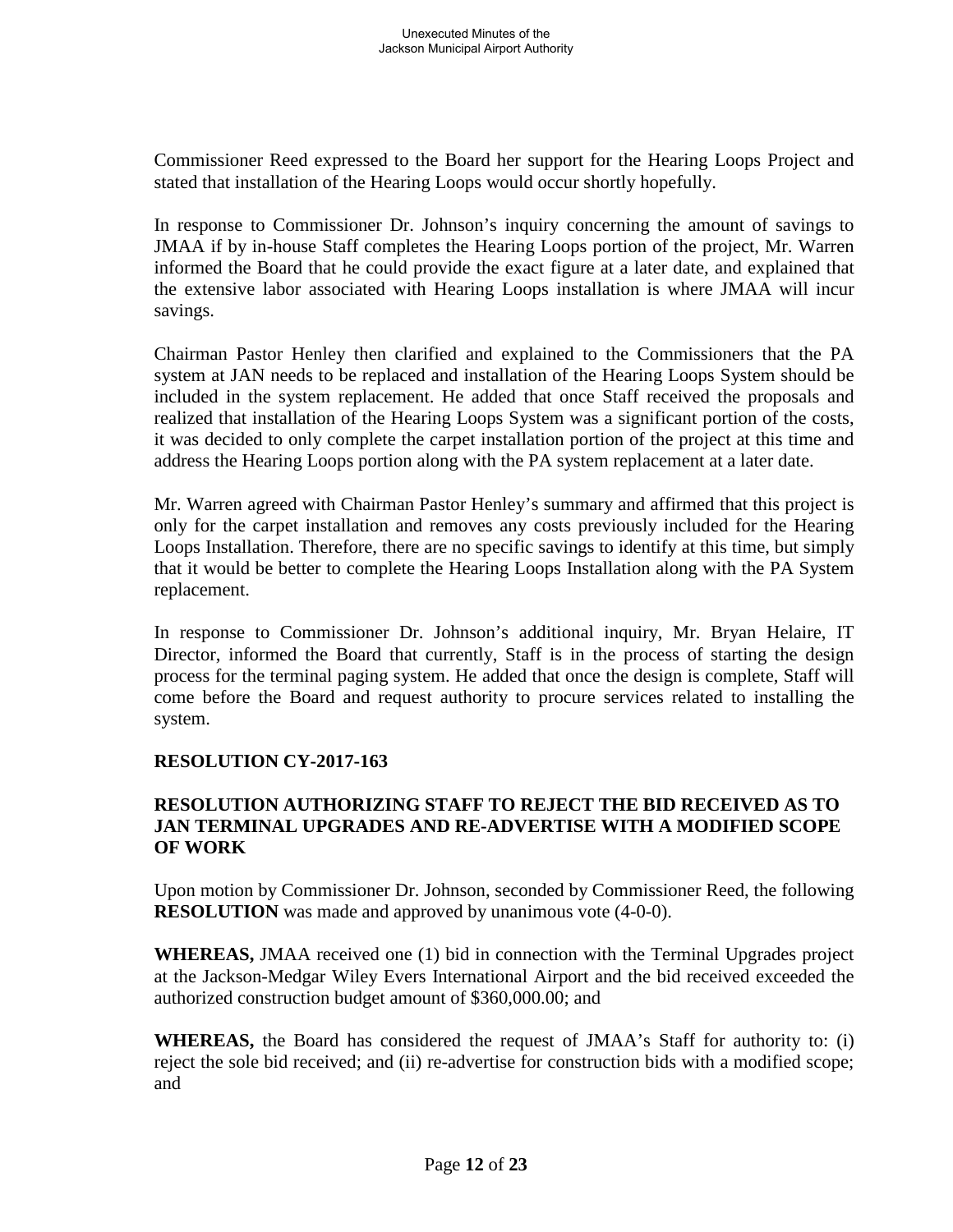**WHEREAS**, after reviewing the bid submittal Staff, along with JMAA's design consultant, McAfee3 Inc., and JMAA's Project Management Support Services Consultant, Kimley-Horn, recommended re-advertising the construction solicitation with a modified project scope that does not include the hearing loop system; and

**WHEREAS,** the Board finds that such requests, which are explained in the Memorandum dated December 21, 2017, at pages 57-59 of the Meeting Packet, ought to be granted.

**IT IS, THEREFORE, RESOLVED** JMAA received one (1) bid in connection with the Terminal Upgrades project at the Jackson-Medgar Wiley Evers International Airport and the bid received exceeded the authorized construction budget amount of \$360,000.00; and

**IT IS, THEREFORE, FURTHER RESOLVED** that JMAA's Staff is authorized to: (i) reject the sole bid received; and (ii) re-advertise for construction bids with a modified scope; and

**IT IS, THEREFORE, FURTHER RESOLVED** that such requests are fully explained in the Memorandum dated December 21, 2017, at pages 57-59 of the Meeting Packet.

Yeas: Harris, Henley, Johnson, Reed Nays: None Abstentions: None

December 21, 2017

### **C. Procurements**

None.

### **D. Service Agreements**

*1. Common/Shared Use Passenger Processing System (C/SUPPS), JAN: Authority to Award……………………………………………………Page 60*

Mr. Bryan Helaire, Director of Information Technology, explained the Board Memorandum for Project Title: Common/Shared Use Passenger Processing System, and the action requests listed therein, which appear on pages 60-62 in the Packet. Mr. Helaire further presented from the JMAA PowerPoint Presentation at pages 22-26. The JMAA PowerPoint Presentation is attached as an exhibit to the December 21, 2017 Combined Work Session and Board Meeting Minutes.

### **RESOLUTION CY-2017-164**

# **RESOLUTION GRANTING AUTHORITY TO: (I) EXECUTE AN AGREEMENT WITH SITA INFORMATION NETWORKING COMPUTING USA INC. ("SITA")**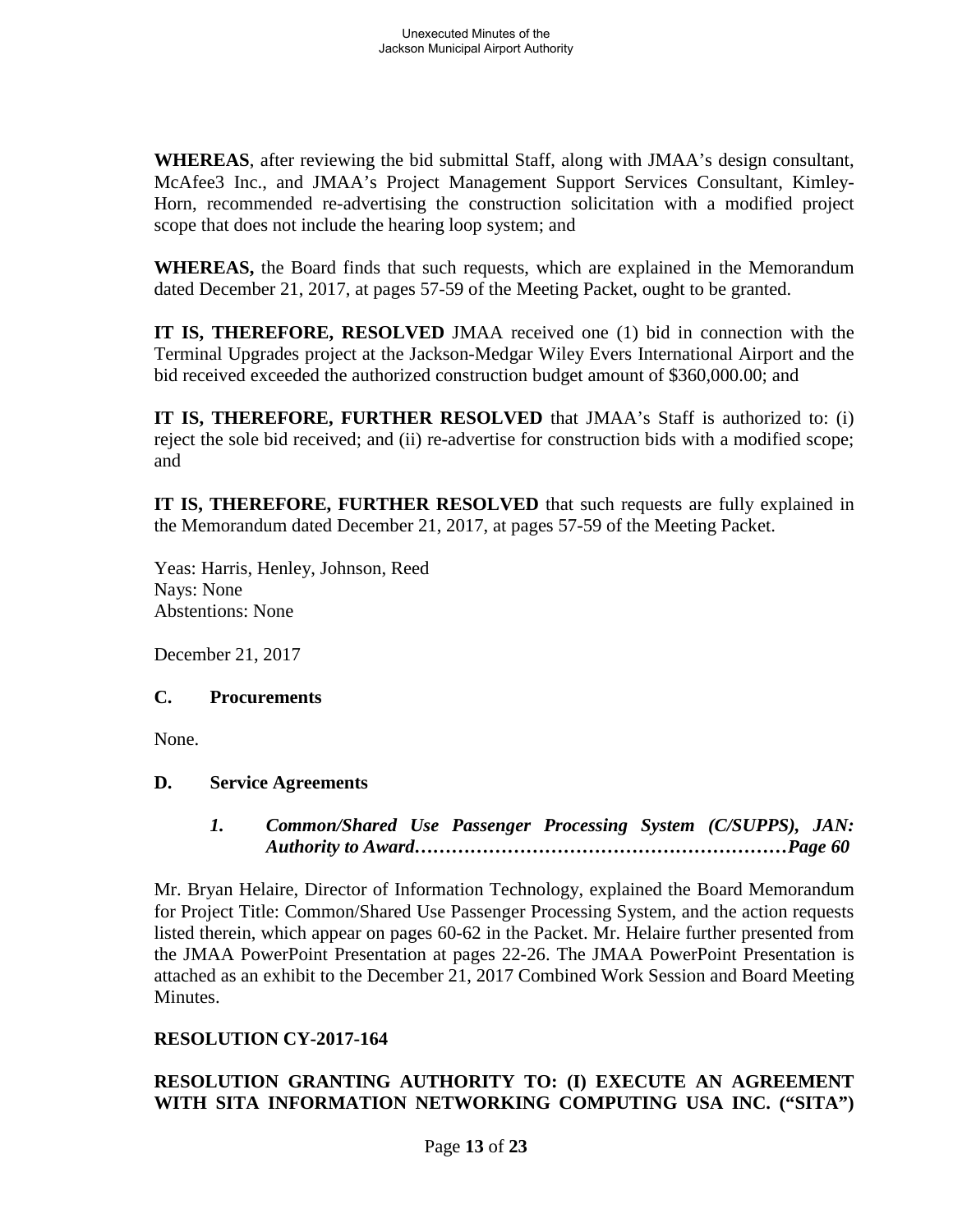### **FOR SERVICES IN SUPPORT OF A COMMON/SHARED-USE PASSENGER PROCESSING SYSTEM; AND (II) USE THE REMAINING BUDGET BALANCE TO SECURE ADDITIONAL NEEDED SERVICES OUTSIDE THE SCOPE OF SERVICES IN JMAA'S AGREEMENT WITH SITA**

Upon motion by Commissioner Reed, seconded by Commissioner Dr. Johnson, the following **RESOLUTION** was made and approved by majority vote 3-0-1.

**WHEREAS**, the Board has considered the request of JMAA Staff for authority to: (i) execute an agreement with SITA Information Networking Computing USA Inc. ("SITA"), a Delaware Corporation, headquartered in Atlanta, Georgia, to provide equipment; software; technical support; and training services in support of implementing a Common/Shared Use Passenger Processing System ("C/SUPPS") for the Jackson Municipal Airport Authority ("JMAA") for a total agreement amount of \$166,404.00; and (ii) use \$33,596.00, the remaining balance of the previously approved \$200,000.00 C/SUPPS Project Budget, to secure additional services, equipment; etc., outside the scope of work of JMAA's proposed agreement with SITA, that may arise and will be needed to complete the C/SUPPS Project; and

**WHEREAS**, the C/SUPPS will be deployed at the Jackson-Medgar Wiley Ever International Airport ("JAN"); and

**WHEREAS**, Multi-Con, Inc, a Mississippi corporation and Certified Disadvantaged Business Enterprise ("DBE"), will support SITA by supplying equipment, furnishing, and installation services and shall receive at least 46.7% of the total amount paid by JMAA to SITA and WDM Enterprises, LLC, a Mississippi Limited Liability Corporation and Certified DBE, will support SITA by performing data infrastructure services, and shall receive at least 2.4% of the total amount paid by JMAA to SITA; and

**WHEREAS**, the Board finds that such requests, which are explained in the Memorandum dated December 21, 2017, at pages 60-62 of the Meeting Packet, ought to be granted.

**IT IS, THEREFORE, RESOLVED** that the Board is authorized to: (i) execute an agreement with SITA Information Networking Computing USA Inc. ("SITA"), a Delaware Corporation, headquartered in Atlanta, Georgia, to provide equipment; software; technical support; and training services in support of implementing a Common/Shared Use Passenger Processing System ("C/SUPPS") for the Jackson Municipal Airport Authority ("JMAA") for a total agreement amount of \$166,404.00; and (ii) use \$33,596.00, the remaining balance of the previously approved \$200,000.00 C/SUPPS Project Budget, to secure additional services, equipment; etc., outside the scope of work of JMAA's proposed Agreement with SITA, that may arise and will be needed to complete the C/SUPPS Project; and

**IT IS, THEREFORE, FURTHER RESOLVED** that the C/SUPPS will be deployed at the Jackson-Medgar Wiley Ever International Airport ("JAN"); and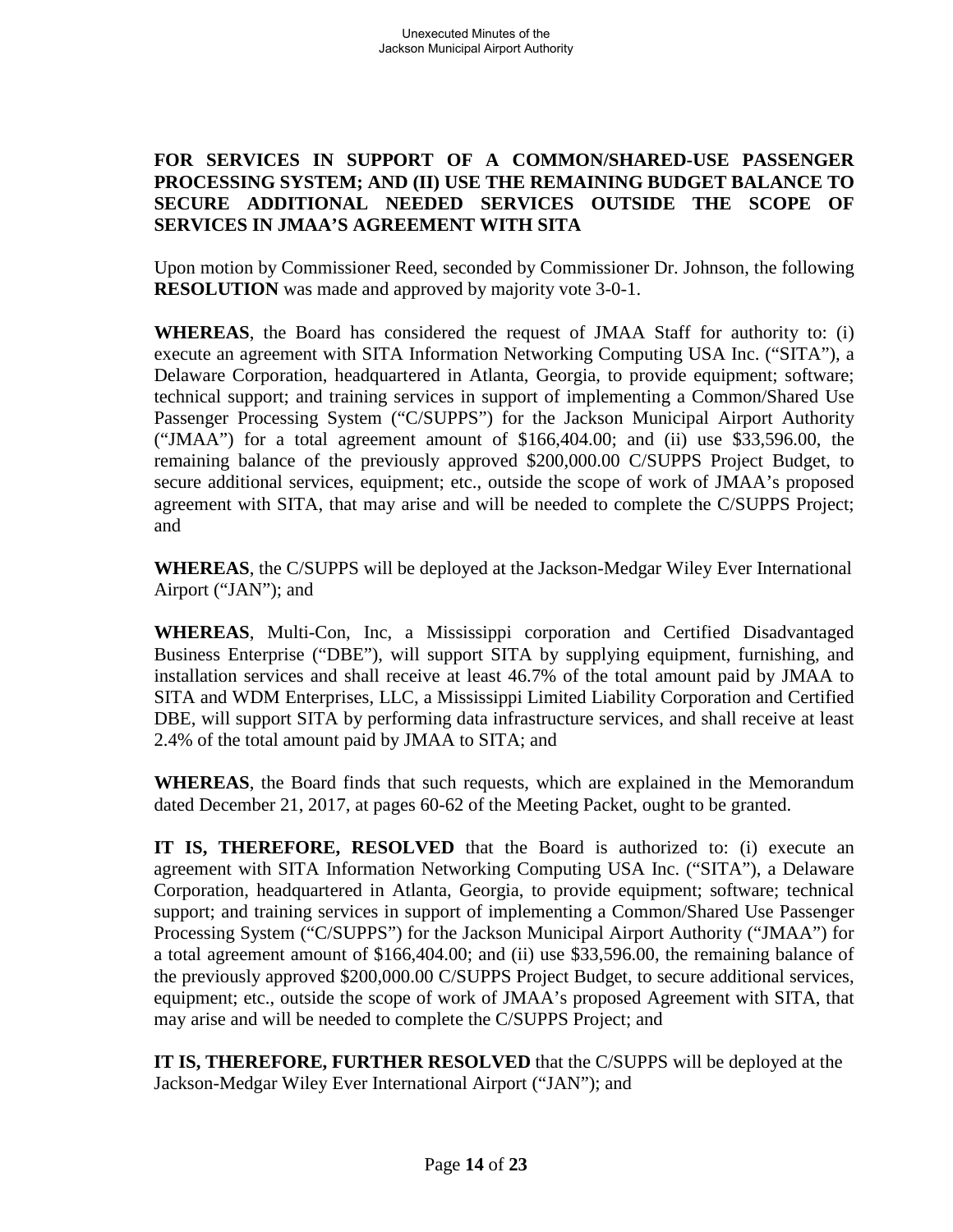**IT IS, THEREFORE, FURTHER RESOLVED** that Multi-Con, Inc, a Mississippi corporation and Certified Disadvantaged Business Enterprise ("DBE"), will support SITA by supplying equipment, furnishing, and installation services and shall receive at least 46.7% of the total amount paid by JMAA to SITA and WDM Enterprises, LLC, a Mississippi Limited Liability Corporation and Certified DBE, will support SITA by performing data infrastructure services, and shall receive at least 2.4% of the total amount paid by JMAA to SITA; and

**IT IS, THEREFORE, FURTHER RESOLVED** that the Board finds that such requests are fully explained in the Memorandum dated December 21, 2017, at pages 60-62 of the Meeting Packet.

Yeas: Henley, Johnson, Reed Nays: None Abstentions: Harris

December 21, 2017

*2. East Metro Corridor Landscaping Services, JAN: Authority to Advertise RFB……………………………………………………………………….Page 63*

Mr. Garry Montgomery, Maintenance Manager, explained the Board Memorandum for Project Title: East Metro Lawn and Landscaping Service, and the action requests listed therein, which appear on pages 63-64 in the Packet. Mr. Montgomery further presented from the JMAA PowerPoint Presentation at pages 27-30. The JMAA PowerPoint Presentation is attached as an exhibit to the December 21, 2017, Combined Work Session and Board Meeting Minutes.

In response to Commissioner Dr. Johnson's inquiry, Mr. Montgomery informed the Board that having two (2) phases of the landscaping project instead of one (1) provides more opportunity for smaller companies to compete for the contract.

Next, in response to Commissioner Dr. Johnson's additional inquiry, Mr. Montgomery informed the Board that a task list associated with the contract would be included in the bid packet which requests specific costs for each task listed. He added that the list would be included to ensure that the services needed are clearly identified and inform bidders of the work that must be performed. Thus, if any of the listed items are not completed, Mr. Montgomery stated that the service provider would not be paid.

In response to Vice-Chairman Harris' inquiry, Mr. Newman explained that the request is for authority to publish two (2) bids. The first bid will be for lawn services related to phase I and the second bid will be for phase II, and the bids will be published during the same period.

# **RESOLUTION CY-2017-165**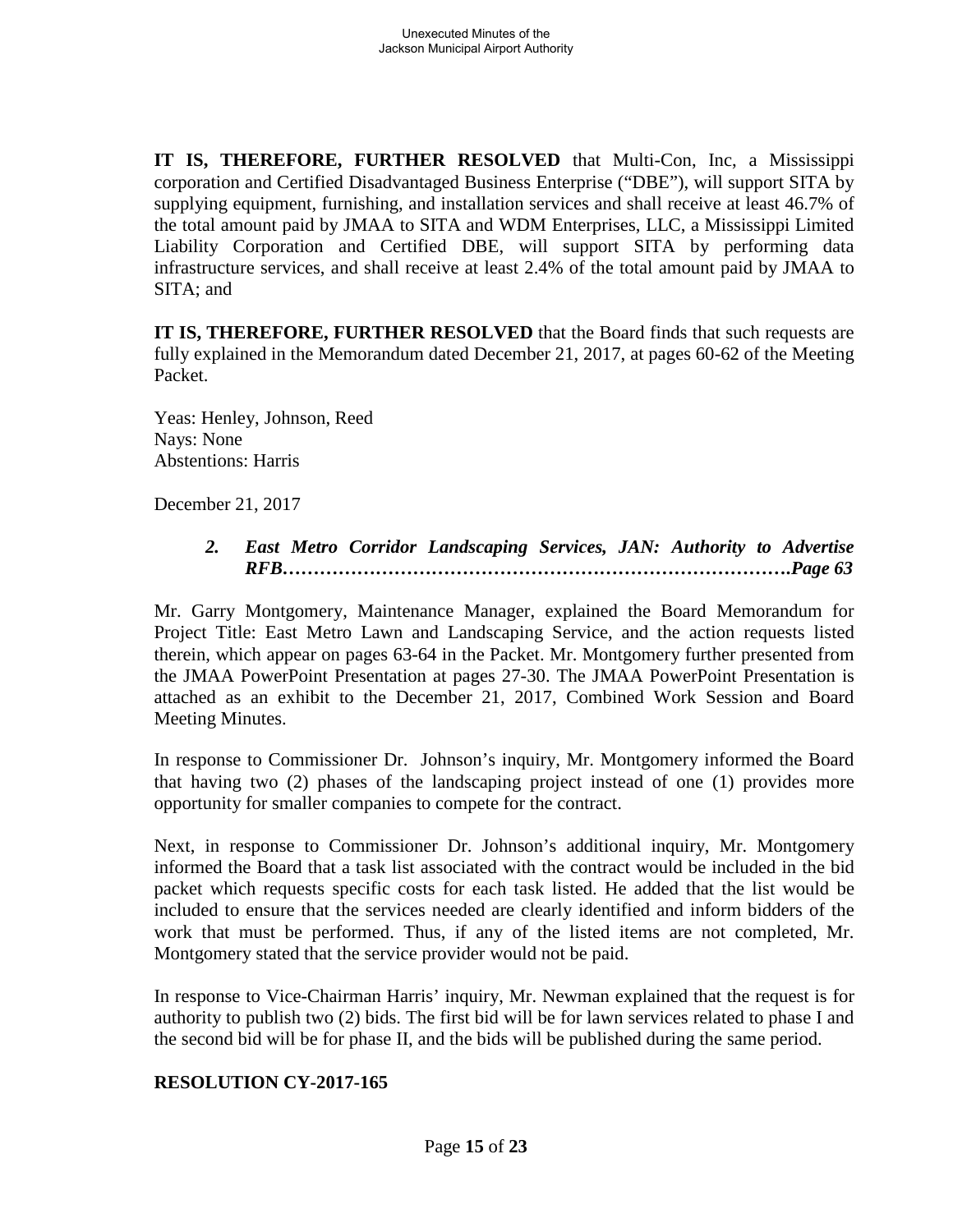# **RESOLUTION GRANTING AUTHORITY TO PUBLISH TWO (2) REQUESTS FOR BIDS FOR LAWN AND LANDSCAPING SERVICES AND APPROVAL OF THE FEE AMOUNT AND AGREEMENT TERMS**

Upon motion by Commissioner Dr. Johnson, seconded by Commissioner Reed, the following **RESOLUTION** was made and approved by unanimous vote  $(4-0-0)$ .

**WHEREAS**, the Board has considered the request of JMAA's Staff for: (i) authority to publish two (2) Request for Bids ("RFB") for lawn and landscaping services as to land located adjacent to approximately four (4) miles of the East Metro Parkway, property owned by the Jackson Municipal Airport Authority ("JMAA"); (ii) approval of the total fee amount for services associated with Phase I and Phase II which shall not exceed \$150,000.00 annually or \$300,000.00 over the two (2) year term; and (iii) approval of the proposed two (2) year terms of the agreements; and

**WHEREAS**, Phase I and Phase II of the Parkway will be advertised as separate contracts; and

**WHEREAS**, the Board finds that such requests, which are explained in the Memorandum dated December 21, 2017, at pages 63-64 of the Meeting Packet, ought to be granted.

**IT IS, THEREFORE, RESOLVED** that: (i) the Board is authorized to publish two (2) Request for Bids ("RFB") for lawn and landscaping services in connection with land located adjacent to approximately four (4) miles of the East Metro Parkway, owned by the Jackson Municipal Airport Authority ("JMAA"); (ii) the total fee amount for services associated with Phase I and Phase II which shall not exceed \$150,000.00 annually or \$300,000.00 during the two (2) year term; and (iii) the proposed two (2) year terms of the agreements are approved; and

**IT IS, THEREFORE, FURTHER RESOLVED** that Phase I and Phase II of the Parkway will be advertised as separate contracts; and

**IT IS, THEREFORE, FURTHER RESOLVED** that the Board finds that such requests are fully explained in the Memorandum dated December 21, 2017, at pages 63-64 of the Meeting Packet.

Yeas: Harris, Henley, Johnson, Reed Nays: None Abstentions: None

December 21, 2017

#### **E. Grants**

None.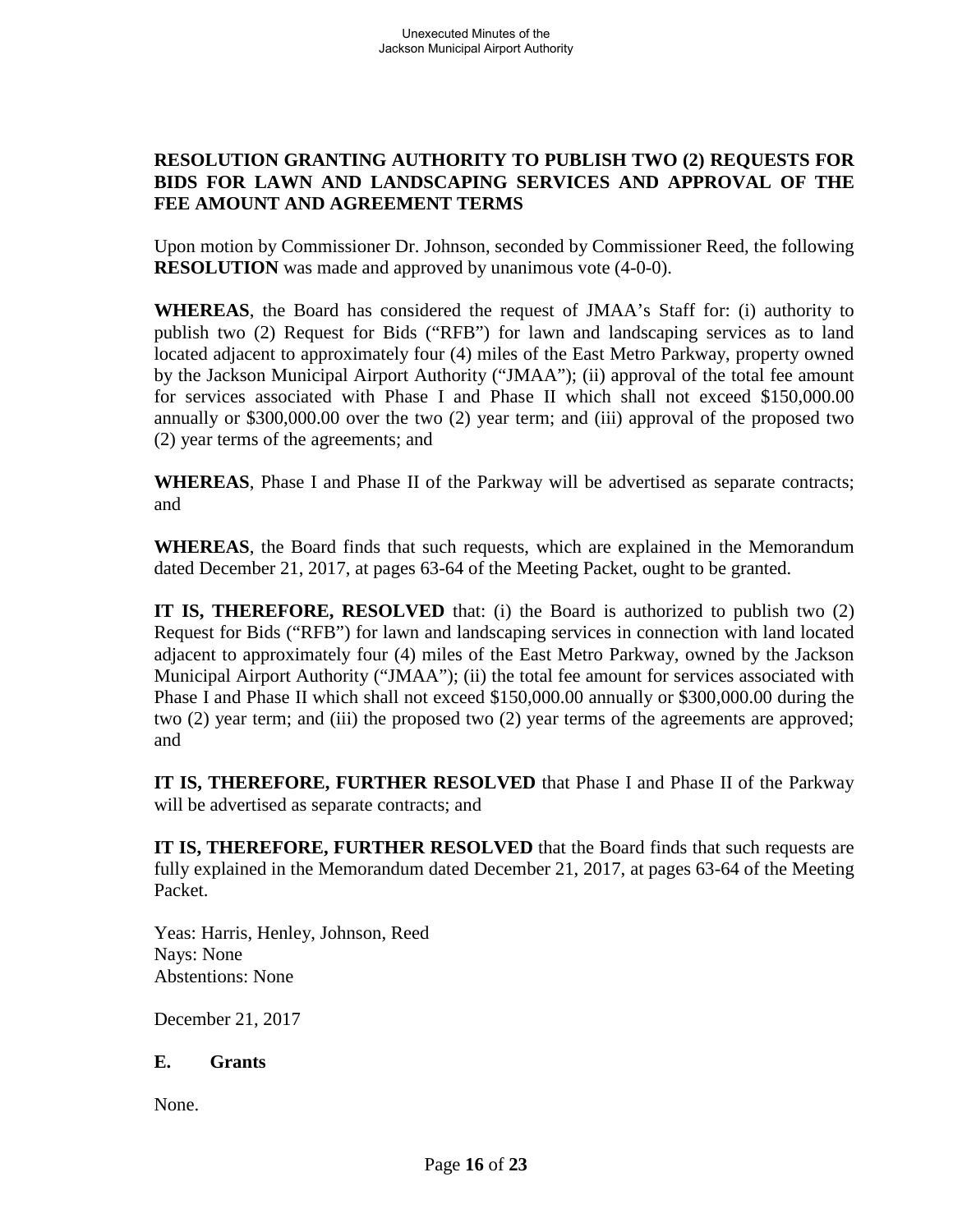### **F. Other Matters**

# *1. Advertising Concessionaire Terminal (Interior), JAN: Authority to Advertise RFP…………………………………………………………Page 65*

Ms. Robyn Byrd, Procurement Manager, explained the Memorandum for Project Title: Authority to Advertise a Request for Proposal ("RFP") for a Terminal (Interior) Advertising Concession Program and the action request listed therein, which appear on pages 65-67 in the Packet. Ms. Byrd further presented from the JMAA PowerPoint Presentation at pages 33-39. The JMAA PowerPoint Presentation is attached as an exhibit to the December 21, 2017, Combined Work Session and Board Meeting Minutes.

In response to Commissioner Reed's inquiry, Ms. Byrd informed the Board that depending on the respondent selected and the amount of capital investment that will be made, possibly new advertisements could start within six (6) months.

In response to Commissioner Reed's next inquiry, Mr. Newman informed the Board that currently at the airports there is no information advertising the two (2) recently opened museums in downtown Jackson, MS. He stated that Staff would reach out to the museums to get information to provide to the public at the airports.

Mr. Newman then confirmed Commissioner Dr. Johnson's comment that the dates appearing in the PowerPoint, at page 39, should also appear in the Advertising Concessionaire Board Memo included in the Packet. Therefore, said date would be inserted into said Memorandum.

### **RESOLUTION CY-2017-166**

# **RESOLUTION AUTHORIZING STAFF TO SOLICIT PROPOSALS FOR A TERMINAL (INTERIOR) ADVERTISING CONCESSION PROGRAM**

Upon motion by Commissioner Reed, seconded by Commissioner Dr. Johnson, the following **RESOLUTION** was made and approved by unanimous vote (4-0-0).

**WHEREAS**, the Board has considered the request of JMAA Staff for authority to solicit proposals for a Terminal (Interior) Advertising Concession Program at the Jackson-Medgar Wiley Evers International Airport ("JAN"); and

**WHEREAS**, Staff is seeking to improve the current terminal advertisement program, increase revenue generation and improve the aesthetics of the current advertising at JAN; and

**WHEREAS**, the Concessionaire will pay JMAA a Minimum Annual Guarantee throughout the term of the Agreement; and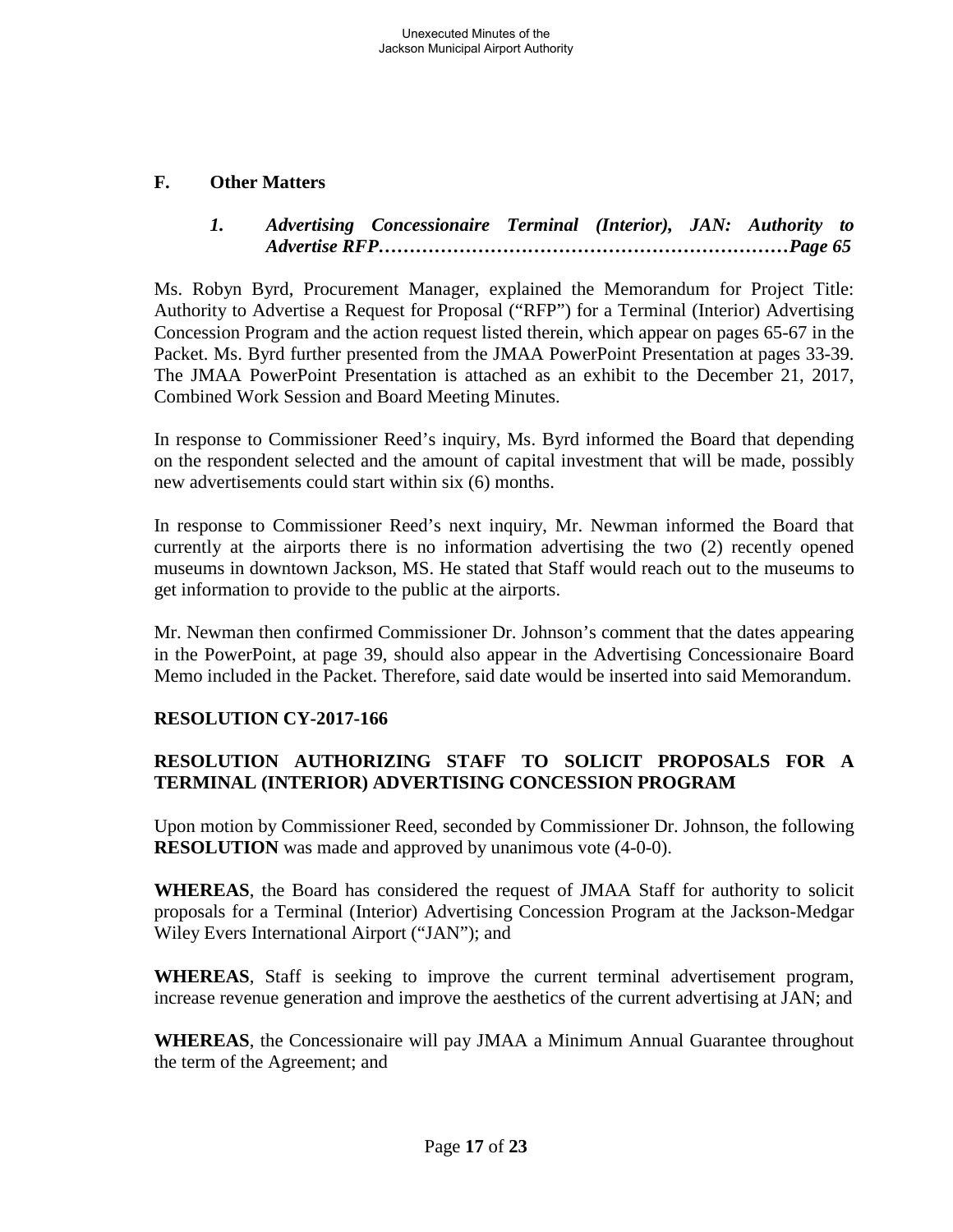**WHEREAS**, the "Project Schedule" Section of the Memorandum at pages 65-67 of the Meeting Packet shall read as follows: December 2017: Authority to Advertise; January 2018: Advertise RFP; March 2018: Authority to Award; and April 2018: Execute Agreement; and

**WHEREAS**, the term of the agreement will be for ten (10) years, with two (2) optional two (2) year extensions; and

**WHEREA**S, the Board finds that such request, which is explained in the Memorandum dated December 21, 2017, as amended, at pages 65-67 of the Meeting Packet, ought to be granted.

**IT IS, THEREFORE, RESOLVED** that JMAA's Staff is authorized to solicit proposals for a Terminal (Interior) Advertising Concession Program at the Jackson Medgar Wiley Evers International Airport ("JAN"); and

**IT IS, THEREFORE, FURTHER RESOLVED** that the Concessionaire will pay JMAA a Minimum Annual Guarantee throughout the term of the Agreement; and

**IT IS, THEREFORE, FURTHER RESOLVED** that the "Project Schedule" Section of the Memorandum at pages 65-67 of the Meeting Packet shall read as follows: December 2017: Authority to Advertise; January 2018: Advertise RFP; March 2018: Authority to Award; and April 2018: Execute Agreement; and

**IT IS, THEREFORE, FURTHER RESOLVED** that the term of the agreement will be for ten (10) years, with two (2) optional two (2) year extensions; and

**IT IS, THEREFORE, FURTHER RESOLVED** that the Board finds that such request is fully explained in the Memorandum, as amended, dated December 21, 2017, at pages 65-67 of the Meeting Packet.

Yeas: Harris, Henley, Johnson, Reed Nays: None Abstentions: None

December 21, 2017

*1. Advertising Concessionaire Outdoor (Exterior), JAN: Authority to Advertise RFP………………………………………………………………….…Page 68*

Ms. Robyn Byrd, Procurement Manager, explained the Memorandum for Project Title: Authority to Advertise a Request for Proposal ("RFP") for an Outdoor (Exterior) Advertising Concession Program and the action request listed therein, which appear on pages 68-70 in the Packet. Ms. Byrd further presented from the JMAA PowerPoint Presentation at pages 40-45. The JMAA PowerPoint Presentation is attached as an exhibit to the December 21, 2017 Combined Work Session and Board Meeting Minutes.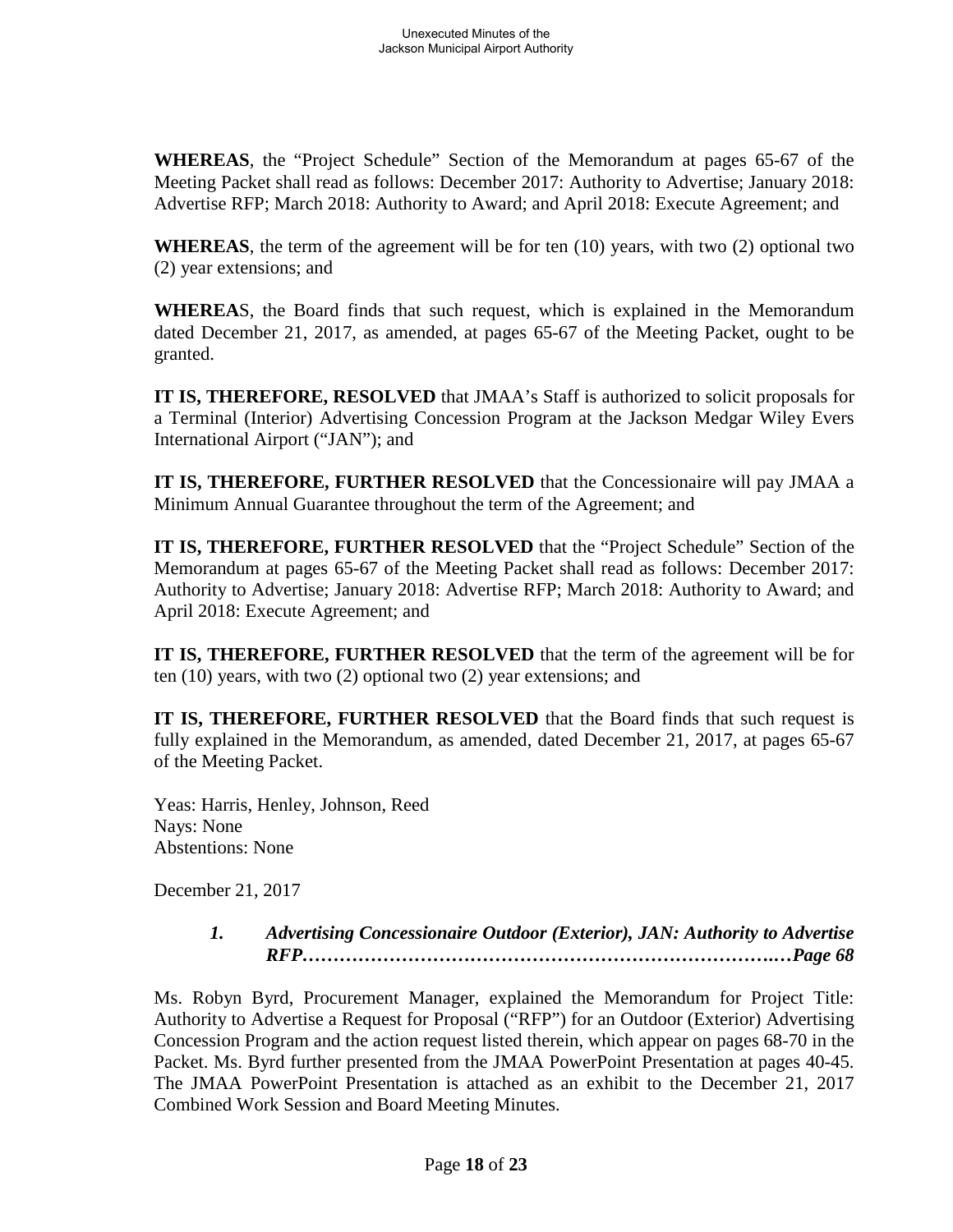Commissioner Dr. Johnson recommended that Staff require the concessionaires to provide input and recommendations as to possible advertising locations, etc. Further, the concessionaires should be required to provide research and data supporting any advertisement recommendations so that JMAA makes its decisions based on objective data and research.

# **RESOLUTION CY-2017-167**

# **RESOLUTION AUTHORIZING STAFF TO SOLICIT PROPOSALS FOR AN OUTDOOR (EXTERIOR) ADVERTISING CONCESSION PROGRAM**

Upon motion by Commissioner Reed, seconded by Commissioner Dr. Johnson, the following **RESOLUTION** was made and approved by unanimous vote (4-0-0).

**WHEREAS**, the Board considered the request of JMAA Staff for authority to solicit proposals for an Outdoor (Exterior) Advertising Concession Program at the Jackson-Medgar Wiley Evers International Airport ("JAN"); and

**WHEREAS**, Staff is seeking to add an outdoor (exterior) advertisement program to generate increased revenue for JMAA; and

**WHEREAS**, the Concessionaire will pay JMAA a Minimum Annual Guarantee throughout the term of the Agreement; and

**WHEREAS**, the "Project Schedule" of the Memorandum at pages 68-70 of the Meeting Packet shall read as follows: December 2017: Authority to Advertise; January 2018: Advertise RFP; March 2018: Authority to Award; and April 2018: Execute Agreement; and

**WHEREAS**, the term of the agreement will be for ten (10) years, with two (2) optional two (2) year extensions; and

**WHEREA**S, the Board finds that such request, which is explained in the Memorandum dated December 21, 2017, as amended, at pages 68-70 of the Meeting Packet, ought to be granted.

**IT IS, THEREFORE, RESOLVED** that JMAA's Staff is authorized to solicit proposals for am Outdoor (Exterior)Advertising Concession Program at the Jackson-Medgar Wiley Evers International Airport ("JAN"); and

**IT IS, THEREFORE, FURTHER RESOLVED** that the Concessionaire will pay JMAA a Minimum Annual Guarantee throughout the term of the Agreement; and

**IT IS, THEREFORE, FURTHER RESOLVED** that the "Project Schedule" of the Memorandum at pages 68-70 of the Meeting Packet shall read as follows: December 2017: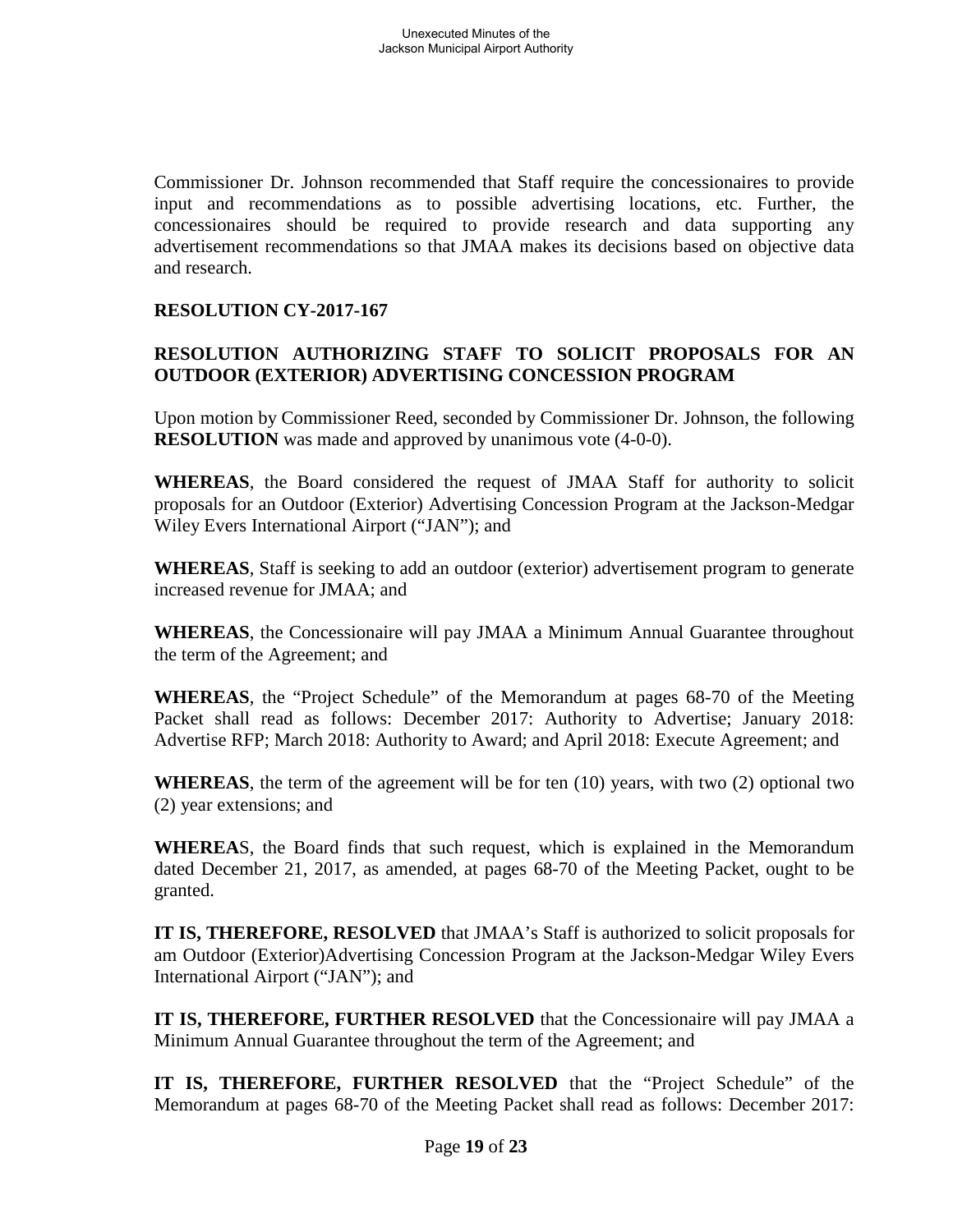Authority to Advertise; January 2018: Advertise RFP; March 2018: Authority to Award; and April 2018: Execute Agreement; and

**IT IS, THEREFORE, FURTHER RESOLVED** that the term of the agreement will be for ten (10) years, with two (2) optional two (2) year extensions; and

**IT IS, THEREFORE, FURTHER RESOLVED** that the Board finds that such request is fully explained in the Memorandum, as amended, dated December 21, 2017, at pages 68-70 of the Meeting Packet.

Yeas: Harris, Henley, Johnson, Reed Nays: None Abstentions: None

December 21, 2017

#### **G. New Business**

### *1. Attorney Regina May: Report on meeting with JMAA State Lobbyist, Cornerstone Government Affairs ("Cornerstone")*

Attorney May informed the Board that JMAA's legislative representatives participated in a meeting with JMAA's State Lobbyist, Cornerstone Government Affairs. She stated that in addition to herself, Chairman Pastor Henley, Mr. Carl D. Newman, JMAA's CEO, Mr. Perry Miller, JMAA's COO and Ms. LaSeine Hilliard, JMAA Management Assistant, Executive, attended the meeting on behalf of JMAA. Additionally, the following representative of Cornerstone attended said meeting: Ms. Camille Scales Young, Principal & Director, Chris Champion, Vice President, and Elliot Flaggs, Vice President.

She then stated that the meeting went well and provided the Board with the highlights of the discussion held during the meeting as well as the salient points discussed. In particular, she announced that there was a consensus amongst the meeting attendees that JMAA hosts a meet & greet reception. She added that hopefully some of JMAA's vendors would help sponsor the reception to assist with the expenses. Next, she encouraged the Board Members to attend some of the events appearing on the events calendar. She added that she would inform the Board of the key events to attend. Lastly, she announced that having Cornerstone as its lobbyist will be very beneficial to JMAA.

Commissioner Dr. Johnson suggested that JMAA expand the circle of invitees to include persons from around the state for the JMAA reception because state-wide allies of JMAA are very important.

Commissioner Reed referenced Mr. Newman's previous comment concerning conversations with the Mississippi Museum of Art representatives and requested a status update. In response, Mr. Newman informed the Board that Staff met with the representative and that he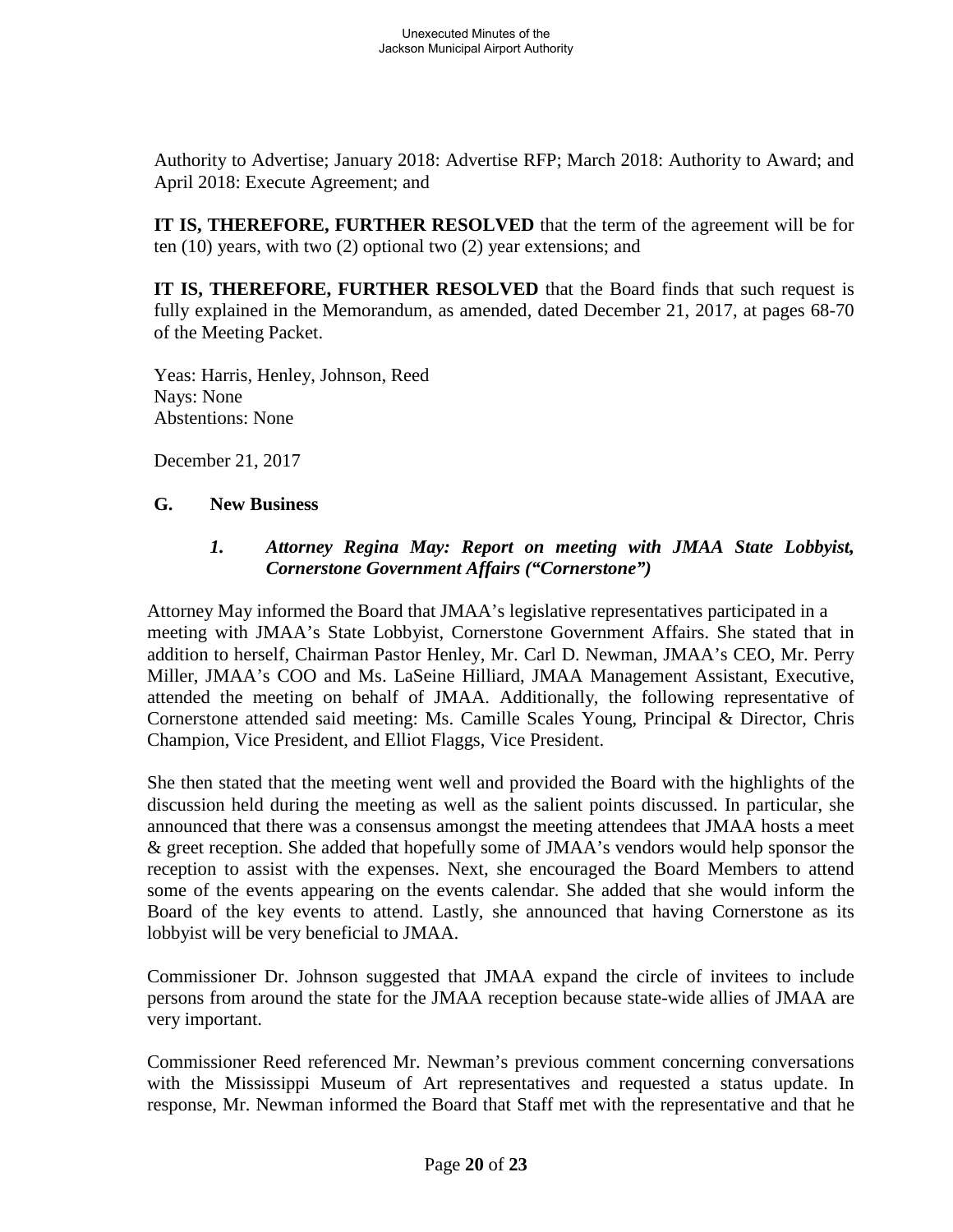will provide further information at a later point.

### **OPEN SESSION**

Chairman Pastor Henley stated that it was necessary for the Board to enter Closed Session to determine if an Executive Session is appropriate and that he would entertain a motion to do this. Commissioner Dr. Johnson then moved that the Board go into a Closed Session to discuss whether to go into an Executive Session to consider matters that she believed could be discussed in Executive Session and Commissioner Reed seconded the motion.

The Board unanimously (4-0-0) resolved to close the Meeting. Chairman Pastor Henley asked all, except Mr. Carl Newman, CEO, Ms. Arnetrius Branson, CFO, attorneys from Walker Group, PC, and The May Law Firm, to leave the room.

All present, with the exceptions noted, were directed to vacate the room; this was done.

The Board went into Closed Session at 9:42 a.m.

### **CLOSED SESSION**

Commissioner Dr. Johnson then moved that the Board enter Executive Session to discuss two (2) pending litigation matters, Cresslyn Bailey v. Jackson Municipal Airport Authority and Tony Yarber, et al. vs. Governor Dewey Phillip "Phil" Bryant, et al. and one (1) potential litigation matter regarding a criminal case. Commissioner Reed seconded the motion to enter Executive Session and the Commissioners unanimously (4-0-0) resolved to enter Executive Session for the stated purposes.

The Closed Session ended at 9:47 a.m.

### **OPEN SESSION**

Chairman Pastor Henley then invited all persons outside the room to re-enter, some did. Chairman Pastor Henley then stated in Open Session that the Board, during Closed Session, voted to enter Executive Session to discuss two (2) pending litigation matters Cresslyn Bailey v. Jackson Municipal Airport Authority and Tony Yarber, et al. vs. Governor Dewey Phillip "Phil" Bryant, et al. and one (1) potential litigation matter regarding a criminal case.

Chairman Pastor Henley asked all present, except for Mr. Carl Newman, CEO, Ms. Arnetrius Branson, CFO, attorneys from Walker Group, PC, and The May Law Firm, to leave the room. All present, with the exceptions noted, were directed to vacate the room; this was done.

The Board went into Executive Session at 9:48 a.m.

### **EXECUTIVE SESSION**

During the Executive Session, the Board discussed two (2) pending litigation matters, Cresslyn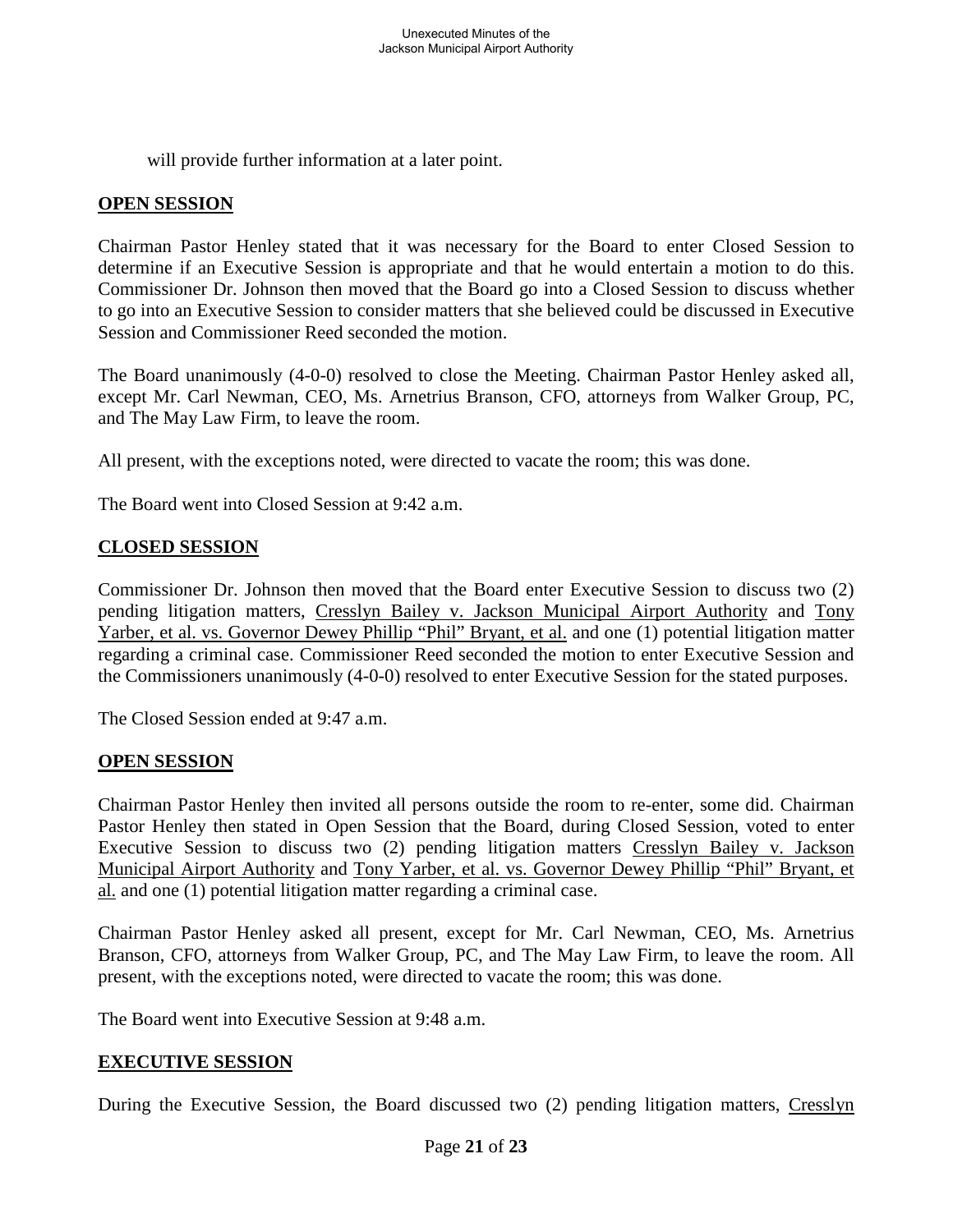Bailey v. Jackson Municipal Airport Authority and Tony Yarber, et al. vs. Governor Dewey Phillip "Phil" Bryant, et al. and one (1) potential litigation matter regarding a criminal case.

- *1. The Board took no action as to the pending litigation matter, Cresslyn Bailey v. Jackson Municipal Airport Authority.*
- *2. The Board took no action as to the pending litigation matter, Tony Yarber, et al. vs. Governor Dewey Phillip "Phil" Bryant, et al.*
- *3. The Board took no action as to one (1) potential litigation matter regarding a criminal case.*

Upon motion by Commissioner Dr. Johnson, seconded by Commissioner Reed and unanimous approval of the Commissioners present, the Executive Session ended at 10:04 a.m.

Open Session reconvened at 10:05 a.m.

#### **OPEN SESSION**

All persons outside the room were invited to rejoin the meeting in open session, and some persons present outside the room re-entered.

Chairman Pastor Henley announced that the meeting was once again open. He then announced that no action was taken as to two (2) pending litigation matters, Cresslyn Bailey v. Jackson Municipal Airport Authority and Tony Yarber, et al. vs. Governor Dewey Phillip "Phil" Bryant, et al. and one (1) potential litigation matter regarding a criminal case.

### **VIII. ADJOURNMENT**

Thereafter, it was moved by Commissioner Reed, seconded by Commissioner Dr. Johnson, and resolved by a unanimous vote of the Commissioners present that the meeting of the Board was ADJOURNED at 10:06 a.m.

Respectfully submitted,

Pastor James L. Henley, Jr., Commissioner and Chairman

\_\_\_\_\_\_\_\_\_\_\_\_\_\_\_\_\_\_\_\_\_\_\_\_\_\_\_\_\_\_\_\_\_\_\_\_\_\_\_\_\_\_\_\_\_\_\_\_\_\_\_

\_\_\_\_\_\_\_\_\_\_\_\_\_\_\_\_\_\_\_\_\_\_\_\_\_\_\_\_\_\_\_\_\_\_\_\_\_\_\_\_\_\_\_\_\_\_\_\_\_\_\_\_

\_\_\_\_\_\_\_\_\_\_\_\_\_\_\_\_\_\_\_\_\_\_\_\_\_\_\_\_\_\_\_\_\_\_\_\_\_\_\_\_\_\_\_\_\_\_\_\_\_\_\_

Ms. LaWanda D. Harris, Commissioner and Vice-Chairman

Rosie L.T. P. Johnson, Ph.D., Commissioner